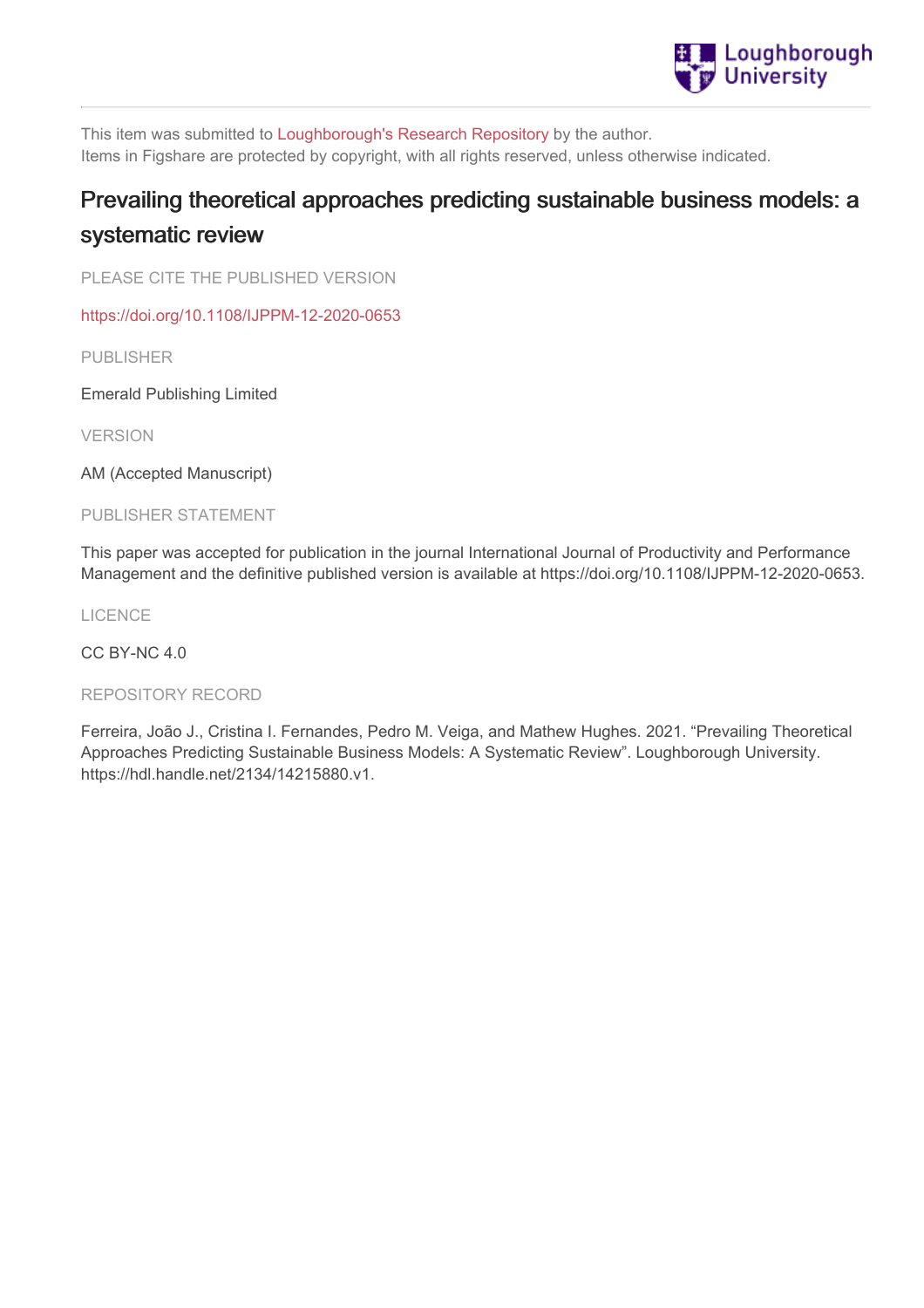# **Prevailing Theoretical Approaches Predicting Sustainable Business Models: A Systematic Review**

João J. Ferreira, Cristina I. Fernandes, Pedro M. Veiga, and Mathew Hughes

**Accepted for publication at** *International Journal of Productivity and Performance Management*

Ferreira, J.J., Fernandes, C.I., Veiga, P.M., and Hughes, M. (2021), "Prevailing Theoretical Approaches Predicting Sustainable Business Models: A Systematic Review", *International Journal of Productivity and Performance Management*, in press. DOI: 10.1108/IJPPM-12-2020-0653

## **Abstract**

**Purpose** – This study aims to map scientific publications, intellectual structure, and research trends in the sustainable business models (SBM) field. Specifically, it attempts to: i) identify the fundamental contributions of research in this area of knowledge; and ii) determine the research lines that constitute the most prominent intellectual structure. We leverage these insights to formulate and propose a future research agenda for SBM.

**Design/methodology/approach** – We made recourse to the bibliometric, co-citation, and cluster analysis techniques. To evaluate potential patterns among articles, we analysed how articles are jointly cited. We further applied hierarchical cluster analysis to the articles and used co-citation analysis to group the interrelated articles into distinct sets.

**Findings** – The results enable the identification and classification of the prevailing theoretical foci in the domain of SBM: i) SBM implementation; ii) SBM challenges; iii) Institutional SBM; iv) Circular SBM; and v) Emerging SBM.

**Originality/value** – This study identifies, explores, analyses, and summarises the main theoretical approaches and themes surrounding SBM research to date, contributing to deepening the literature by identifying the priority areas concerning sustainable business models and encouraging future research of an internationally excellent standard.

**Keywords:** sustainable business models; sustainability; circular economy; systematic literature review; bibliometrics.

# **1. Introduction**

In the last ten years, sustainability issues have taken on special relevance (Goni et al., 2017; Filser et al., 2019). All issues related to resource depletion, land, air, and water pollution, low levels of human development, low economic growth, and climate change have disturbed society in general, especially policymakers, professionals and scholars (Ferreira et al., 2019). Sustainability in business is defined by Schaltegger et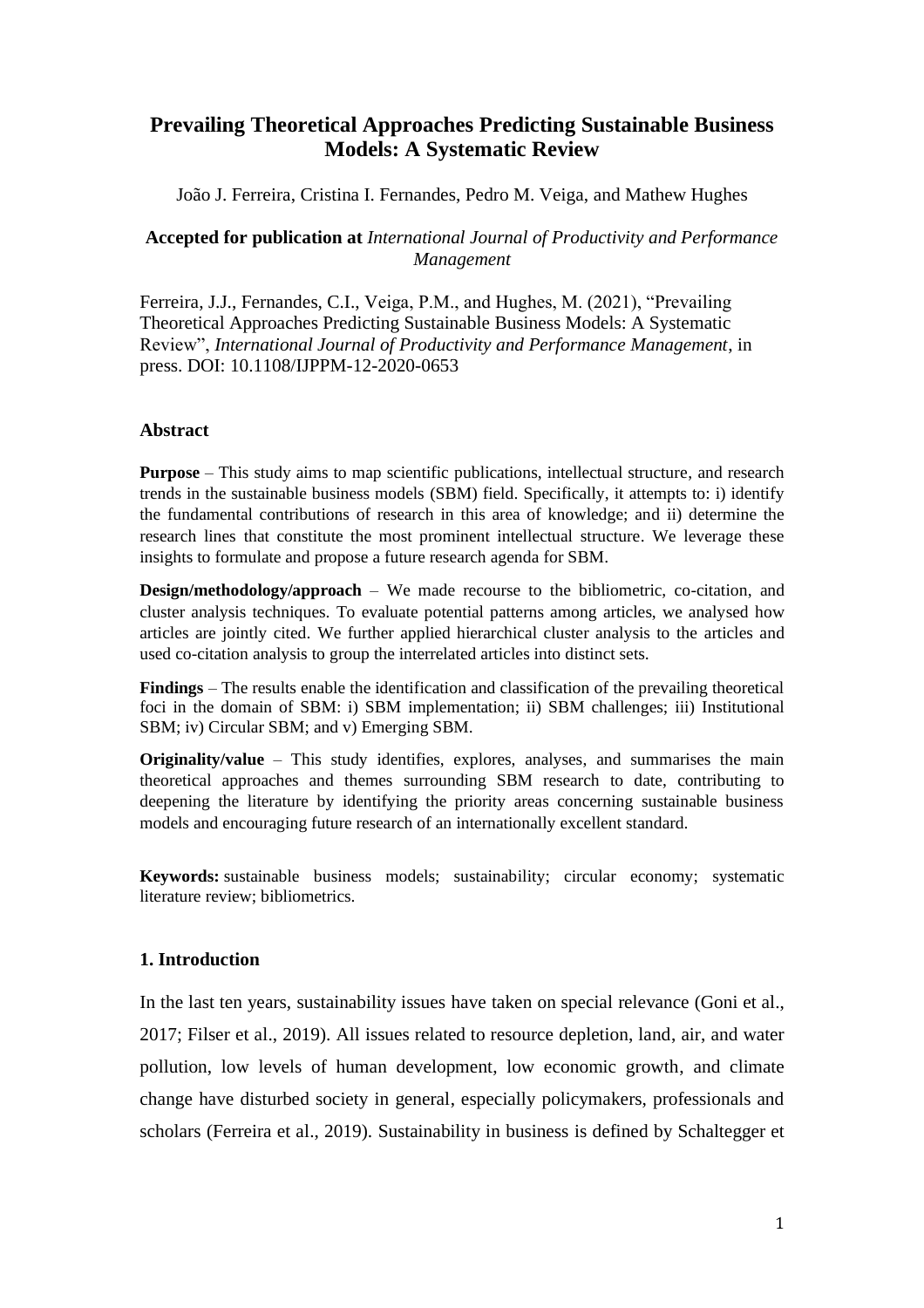al. (2012) as a voluntary activity to contribute solutions to societal and environmental problems by creating profits.

Sustainable business models (SBM) can be treated, rather than as a strategy, as a more mature approach to sustainable business practices. SBMs are assumed to encompass changes made to implement sustainability issues at the strategic level and result from processes that reshape the business model structures (Rudnicka, 2016; Kraus et al., 2018). Considering the Triple Bottom Line, Elkington (1997) proposes a definition of sustainable business models that will incorporate a triple bottom line approach comprised of stakeholder, environmental and societal interests. Sustainable business models, then, have ay their heart some component of societal or environmental welfare, and studies find that an accumulation of such green activities and growth at the country level can result in economic benefits (Fernandes et al., 2021).

SBMs are essential in driving and implementing corporate innovation for sustainability and can help incorporate sustainability into business. As such, they serve as a key driver for competitive advantage (Bocken et al., 2014). For Luedeke-Freund (2009), a company needs to allocate resources and coordinate activities in a value creation process that overcomes the public/private benefit discrepancy in sustainable business modelling. Generating value creation processes, defining good measures that will show environmental and social effects, and improving the nonmarket pillar are types of activities relevant to this endeavour. Thus, creating a competitive advantage through superior customer value and contributing to business and society's sustainable development are basic assumptions behind SBM (Luedeke-Freund, 2010). Indeed, very recent studies assert the power of an environmental policy to product-market performance (Rahman et al., 2020). However, others suggest that any financial benefit relies first on how well the firm's activities render social performance (Gali et al., 2020). Concurrently, scholars and managers cannot lose sight of the fact that business models must ultimately create value propositions for customers before the firm itself can appropriate wealth (Powell & Hughes, 2016). Consequently, it is increasingly essential that we take stock of existing knowledge on SBM to understand where our current knowledge is at its greatest and at its most efficient.

Special issues dedicated to this field of study have recently emerged. For example, Tseng et al. (2013) addressed sustainability through the management,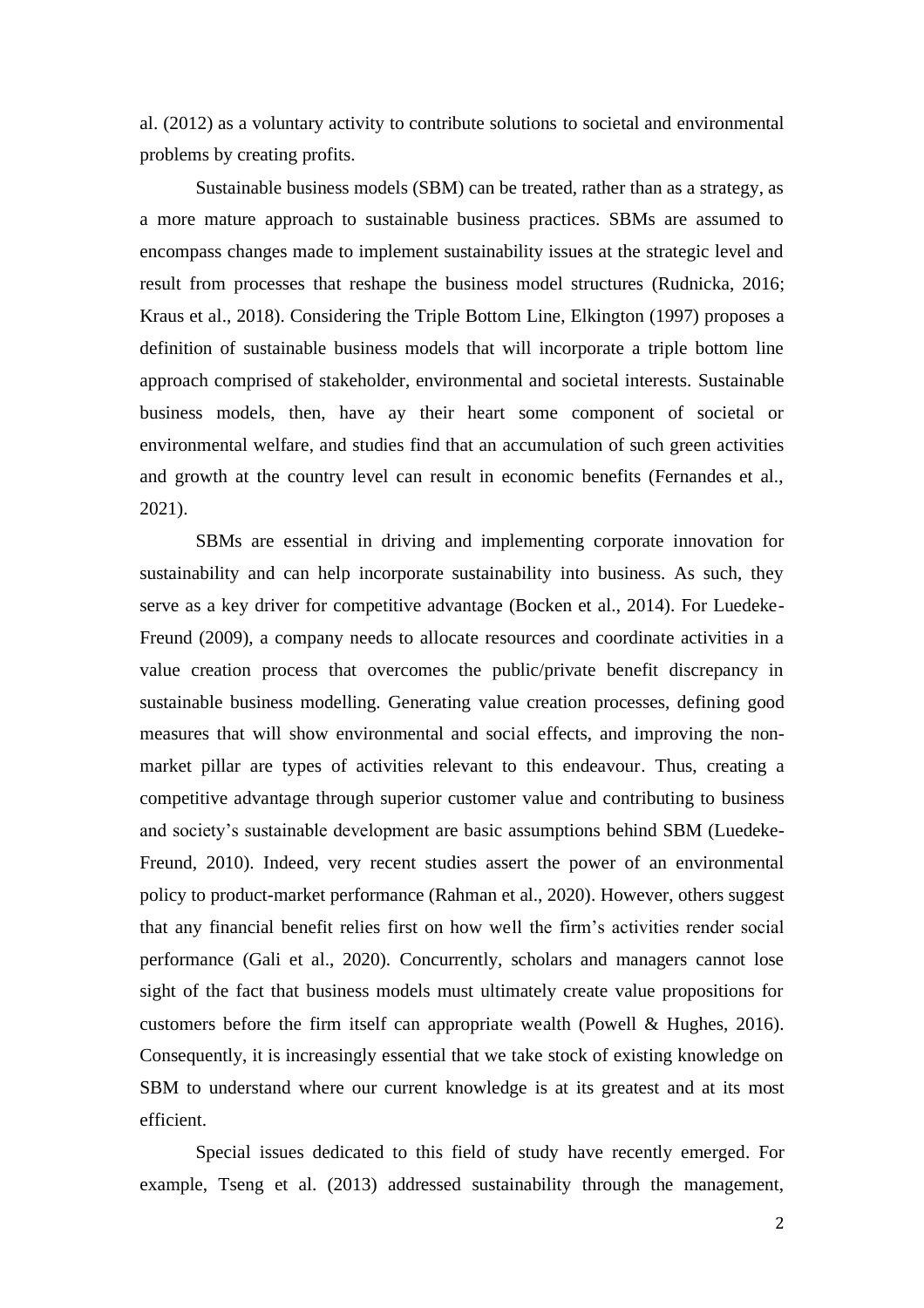design, and practice of the green supply chain in Asia by examining sustainable consumption and production opportunities. Boons & Luedeke-Freund (2013) evaluated the diffusion of specific business models, such as product-service systems and the introduction of new management tools for business transition management. Dentchev et al. (2016) sought to capture research on different sustainable business models, and Dentchev et al. (2018) investigated the benefits of sustainable business models for society today.

In addition to these special issues, several authors have also carried out systematic reviews of this topic's literature. For example, Upward & Jones (2016) created a model that allows the description of highly sustainable and successful business models, including functionally-necessary relationships. Lewandowski (2016) identified and classified the circular economy's characteristics according to a business model structure. Caldera et al. (2017) systematised the literature on how lean and green initiatives can lead to sustainable business practices. In contrast, Murray et al. (2017) outlined the circular economy's conceptualisations and origins, tracing its meanings and exploring its economics and ecology backgrounds in business and policy. Luedeke-Freund & Dembek (2017) created a taxonomy that can serve as a basis for more unified analysis and comparison of SBM studies and new business model tools used in various disciplines and sectors. Evans et al. (2017) developed a unified theoretical perspective to understand the business model innovations that lead to improved economic, environmental, and social organisational performance.

As many business model innovations fail, however, Geissdoerfer et al. (2018b) studied why sustainable business models are prone to failure. In turn, Lahti et al. (2018) presented the core components of circular business models. They discussed the links to contingency theory, transaction cost theory, resource-based theory, network theory, industrial economics, and agency theory. By comparison, Nosratabadi et al. (2019) provided an insight into the state-of-the-art of sustainable business models in various application areas. These authors concluded that the popularity and success rate of sustainable business models have increased along with the increasing use of advanced technologies.

Across existing studies, however, what is missing a careful analysis and scrutiny of the theoretical approaches used to understand SBMs. Theories enable predictions about how, when, and why SBMs will emerge or render effects. Therefore, understanding this state-of-the-art is essential to understand where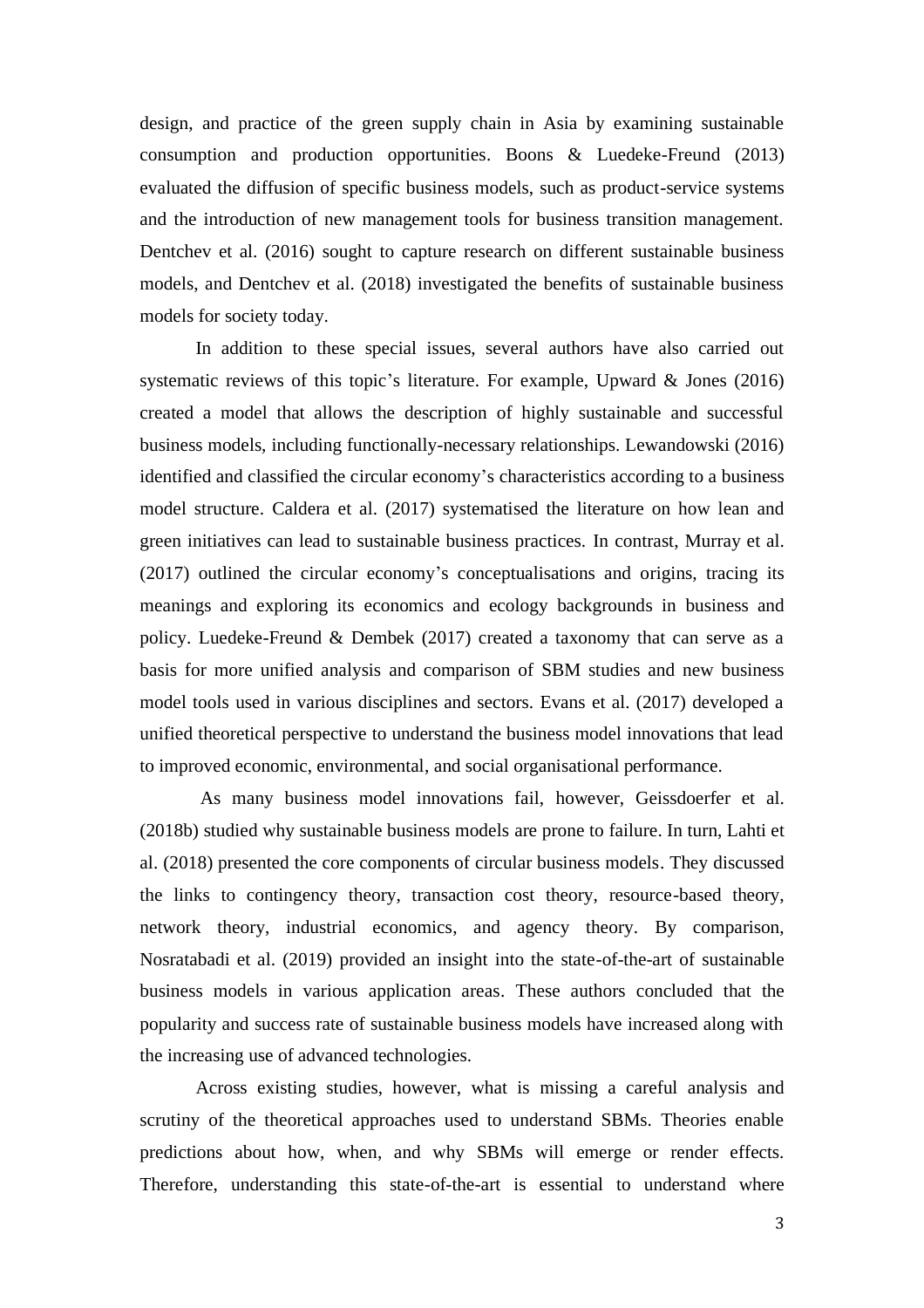predictive capacity is effective and deficient and draw attention to essential questions for future research. In this context, our research question becomes: *What are the prevailing theoretical approaches in the study of sustainable business models (SBM)?*

Despite several systematic reviews of the literature on this subject, there has been a shortage to date a systematic review of the evolution and levels of SBM analysis to arrive at a knowledge synthesis of what is know and not known about SBM. Thus, we see that we are in the presence of a relatively fragmented field of research. We need a theoretical systematisation that allows us to contribute to advancing this area of knowledge. This study aims to map scientific publications, intellectual structure, and research trends in the area of SBMs. In a systematic review of 343 articles on SBM, our research synthesises existing studies in this field from a categorised bibliometric analysis. This research provides researchers with a more solid basis for explicitly positioning their contributions in the SBM literature and supporting future research in this research field through a systematic literature review and bibliometric analysis.

The article is structured as follows. The following section presents the theoretical background of the SMB literature. The third section presents the methodology used in this systematic review. It discusses the results regarding Sustainable Business Models' core areas, their intellectual and collaborative structures, and those resulting from co-citation networks. Finally, the last section highlights the findings and suggests avenues for future research.

#### **2. Theoretical Background**

Shane (2003) argued that entrepreneurship is the nexus between individuals and opportunities. Thus, sustainable entrepreneurship is widely defined as recognizing, assessing, and exploiting opportunities by individuals who create future products and services with economic, social, and ecological benefits (Patzelt and Shepherd, 2011; Neymeyer and Santos, 2018; Ferasso et al., 2020). For Cohene Winn (2007), this triple bottom line is the ideological foundation of many sustainable entrepreneurs, who reject the singular focus on financial profitability and instead build business ventures to address imperfections or market failures, such as climate change.

Like traditional entrepreneurship, the central component of a sustainable enterprise is its business model (Morris et al., 2005; Ferrasso et al., 2020; Raposo et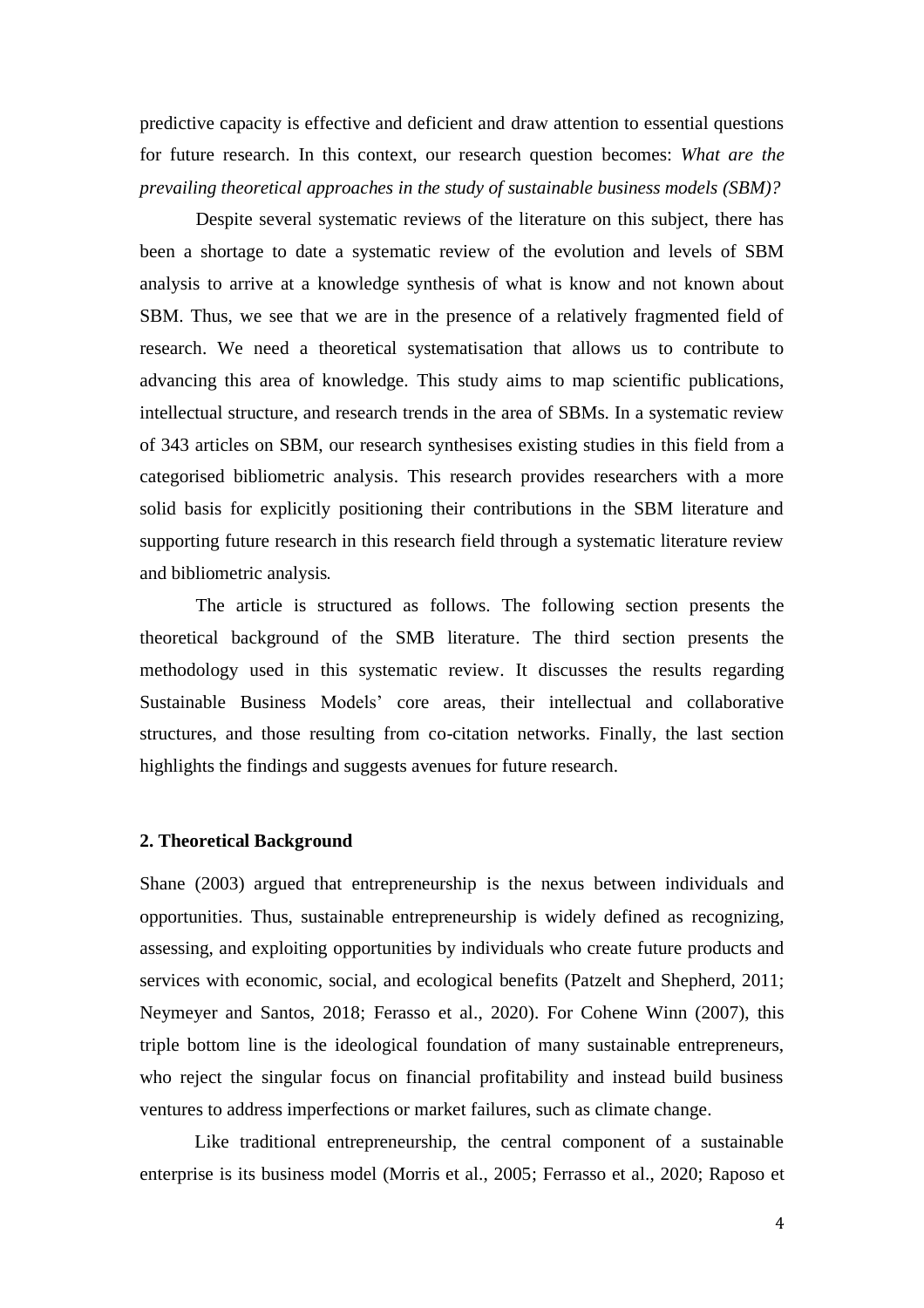al., 2020). As Zott et al. (2011) argue, all business models focus on how financial value is maintained for the firm regardless of the variables or components. As for the sustainability component of a business model specifically, there are various research streams. Stubbs and Cocklin (2008) proposed a set of normative principles that are ideally part of a sustainability-focused business model. First, organisational and cultural attributes of the company. These include community spirit, promoting employee trust and loyalty, and participation in sustainability assessments and reports. Second, performance measures, organisational goals, and values-oriented towards sustainability. For example, Hansen et al. (2009) proposed the sustainability innovation cube model to assess the effects of sustainability-oriented innovations. Other examples include product-market performance measures (Rahman et al., 2020) and social performance (Gali et al., 2020).

Boons and Lüdeke-Freund (2013) discussed the interrelationships between business models and innovation in sustainability and proposed four basic elements of a sustainable business model: i) the value proposition of products and services should focus on ecological, social, and economic value; ii) general business infrastructure and logistics guided by the principles of sustainable supply chain management; iii) interface with customers allowing close relationships between customers and other stakeholders to improve co-responsibility in production and consumption; and iv) equal distribution of costs and economic benefits among all actors involved. However, Bocken et al. (2014) summarised eight different archetypes of sustainable business models, which they then grouped into three types of business model innovation: technological, social, and organisational.

In sum, research studies have attempted to clarify sustainable business models' attributes and components, mainly from a corporate perspective. We found that the definitions of sustainable business models are closely aligned with the triple bottom line approach. In contrast, the increasing academic attention given to sustainable business models has led to conceptualizing different archetypes of these models.

#### **3. Methodology and data**

# **3.1. Data**

Data were collected from citations and co-quotes from the Science Citation Index Expanded (SCI-Expanded), Social Science Citation Index (SSCI) and Arts &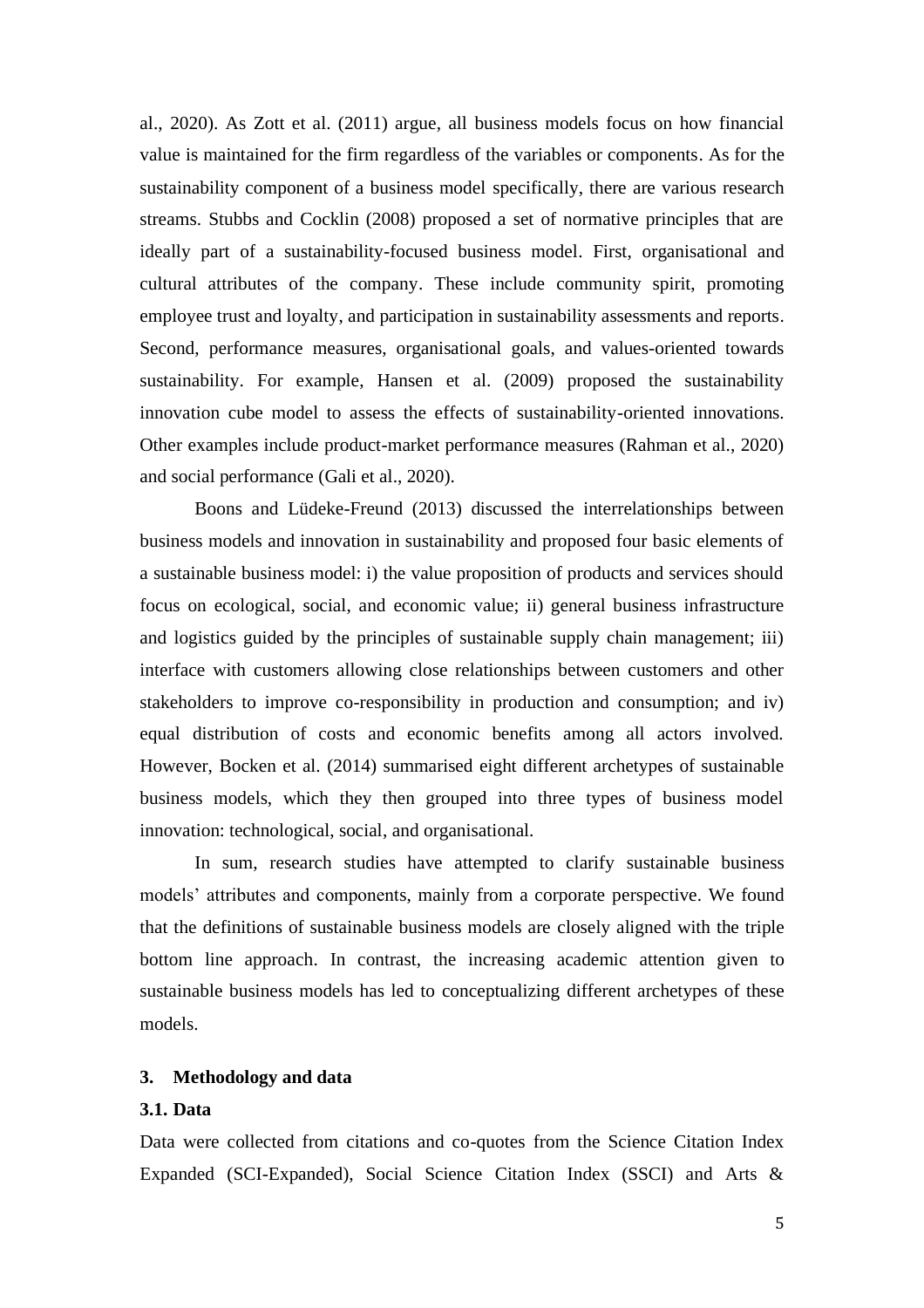Humanities Citation Index (A&HCI), and Emerging Sources Citation Index (ESCI) compiled by Clarivate Analytics' Web of Science™ Core Collection and containing thousands of academic publications and bibliographic information on authors, affiliations, and citations.

The WoS was selected to ensure the academic quality standards of manuscripts included in this sample. The predominance of high-quality peer-reviewed journals dealing with regional innovation system-related topics is sizeable in the WoS (Ferreira et al., 2019; Mas-Tur et al., 2020). A search was carried out on the database using English language publications until 2019 and the following search criteria: TOPIC: ("sustain\* business model\*"). This process resulted in 343 documents. Table 1 shows the main features of the sample of documents included in our study.

| <b>Description</b>                   | <b>Results</b> |
|--------------------------------------|----------------|
| Documents                            | 343            |
| Sources (Journals, Books, etc.)      | 178            |
| Keywords Plus (ID)                   | 754            |
| Author's Keywords (DE)               | 1101           |
| Period                               | $2001 - 2019$  |
| Average citations per documents      | 26.1           |
| Authors                              | 948            |
| <b>Author Appearances</b>            | 1055           |
| Authors of single-authored documents | 58             |
| Authors of multi-authored documents  | 890            |
| Single-authored documents            | 60             |
| Documents per Author                 | 0.4            |
| Co-Authors per Documents             | 3.1            |

**Table 1 – Summary of the data sample**

## **3.2. Method**

For statistical and analytical methods, a descriptive analysis of the 343 publications resulting from the research was carried out in the first instance to analyze the database. Graphical methods, frequency tables and descriptive measures (mean and standard deviation) illustrate the data and understand its underlying features. Subsequently, the bibliometric methodology of co-citation analysis referred to in White and McCain's study (White & McCain, 1998), was applied to analyse the most relevant publications on SBMs.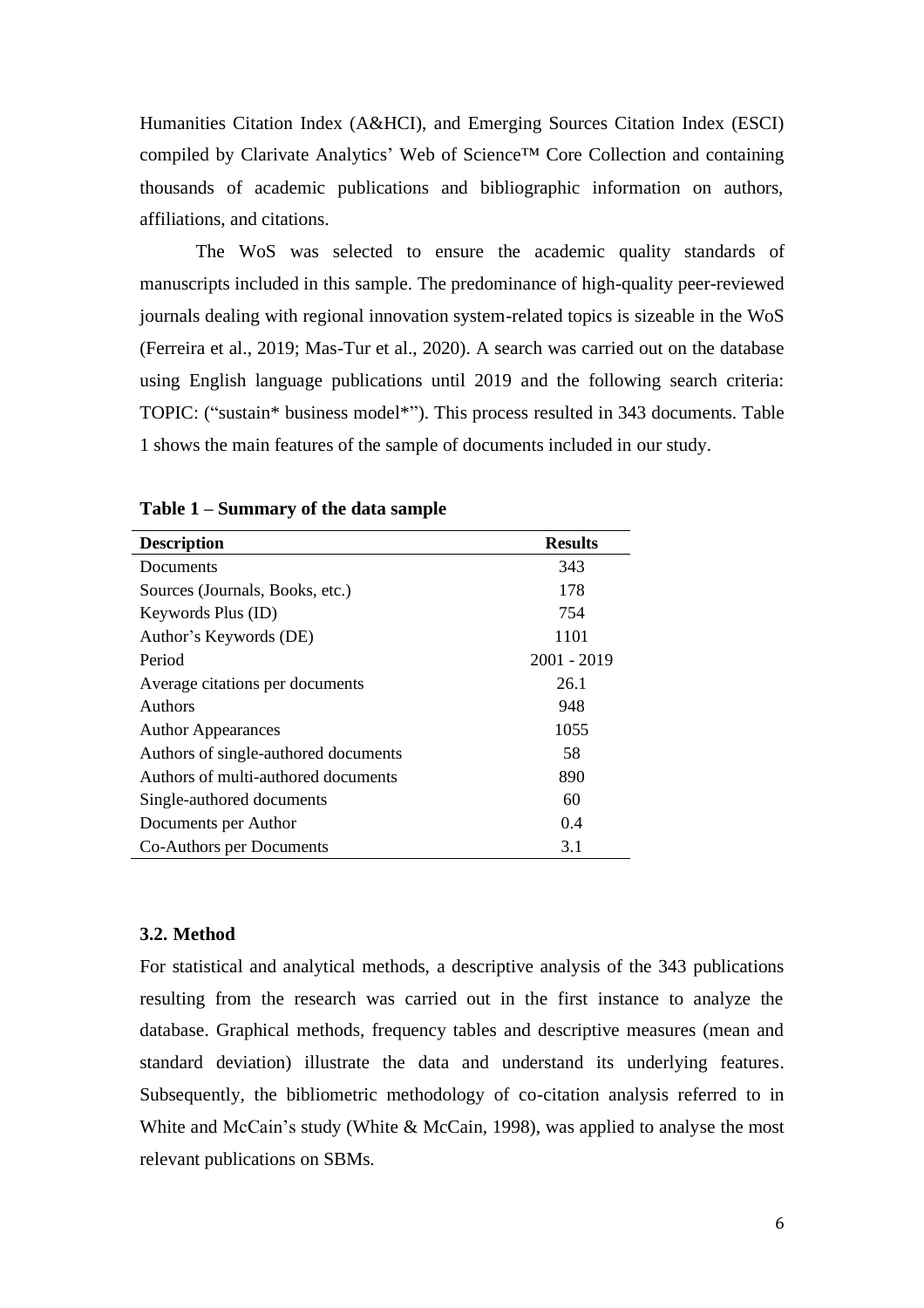The number of times that two documents or authors dealing with SBMs are cited together in the resulting universe of publications is analysed to obtain relationships in citations and map the dominant approaches to researching the subject of SBMs. To map the articles visually, network analysis was used to obtain a twodimensional graph, where the links of co-citations between the articles can be observed. After the graphical mapping, a hierarchical cluster analysis is applied to group related articles into distinct sets (Ferreira et al., 2019; Kraus et al., 2020; Mas-Tur et al., 2020).

All calculations were performed using IPM-SPSS software version 26.0 (IBM Corporation, USA), Microsoft Excel 2010 (Microsoft Corporation, Washington, USA) and NetDraw software version 2.148 (Borgatti, 2002).

#### **4. Results**

#### **4.1 Articles, Sources and Countries**

The 343 articles were published between 2001 (1 article) and 2019 (81 articles), corresponding to an average annual growth rate of 8.8%. This set of articles are cited 8.943 times and on average 26.1 times per article.

Figure 1 shows the evolution of published articles and citations according to the year, with publications on the subject being rare until 2010, with sustained growth since 2014. The average year of publication of the articles is 2016.2, demonstrating a very recent and expanding scientific field. There has been exponential growth in citations per year in recent years, with 489 citations in 2016 and 2,305 in 2019.

As far as the articles are concerned, the five articles with the highest number of citations are:

- 1. Bocken, N. M. P., Short, S. W., Rana, P., & Evans, S. (2014). A literature and practice review to develop sustainable business model archetypes. *Journal of Cleaner Production, 65*, 42–56. **(850 citations; 121.4 citations per year)**
- 2. Boons, F., & Luedeke-Freund, F. (2013). Business models for sustainable innovation: state-of-the-art and steps towards a research agenda. *Journal of Cleaner Production, 45*, 9–19. **(664 citations; 83.0 citations per year)**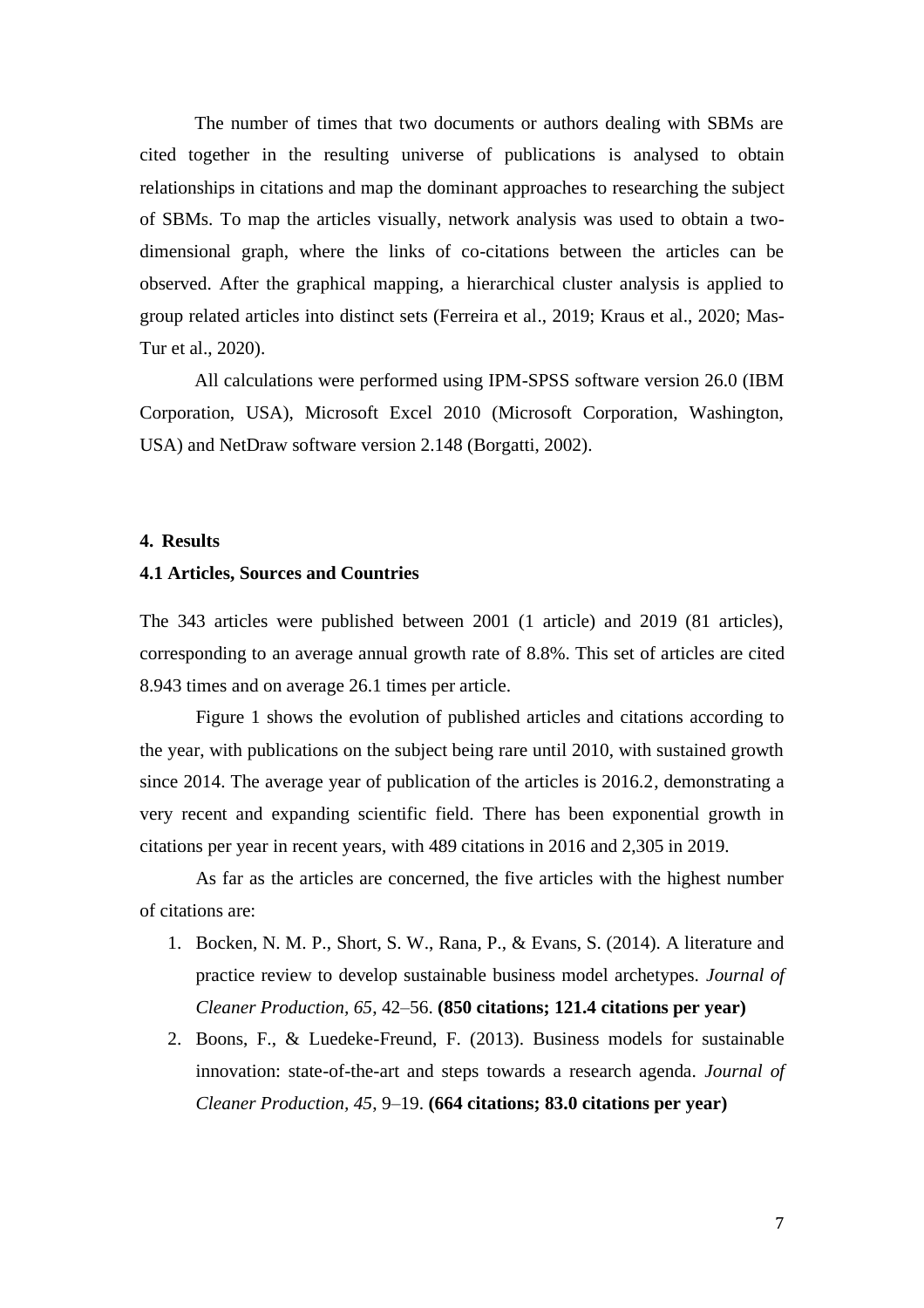- 3. Stubbs, W., & Cocklin, C. (2008). Conceptualising a 'sustainability business model'. *Organization & Environment, 21*(2), 103–127. **(418 citations; 32.2 citations per year)**
- 4. Boons, F., Montalvo, C., Quist, J., & Wagner, M. (2013). Sustainable innovation, business models and economic performance: an overview. *Journal of Cleaner Productio, 45*, 1–8. **(360 citations; 45.0 citations per year)**
- 5. Murray, A., Skene, K., & Haynes, K. (2017). The Circular Economy: An Interdisciplinary Exploration of the Concept and Application in a Global Context. *Journal of Business Ethics, 140*(3), 369–380. **(342 citations; 85.5 citations per year)**

Table 2 presents the ten journals with the largest number of published articles and the largest number of citations. The journals with the most SBM publications are, *Journal of Cleaner Production* (79 articles), *Sustainability* (41 articles), and *Business Strategy and the Environment* (9 articles). For the highest number of citations, the journals with the highest frequency are *Journal of Cleaner Production* (4,429 citations), *Sustainability* (565 citations), and *Organization & Environment* (551 citations).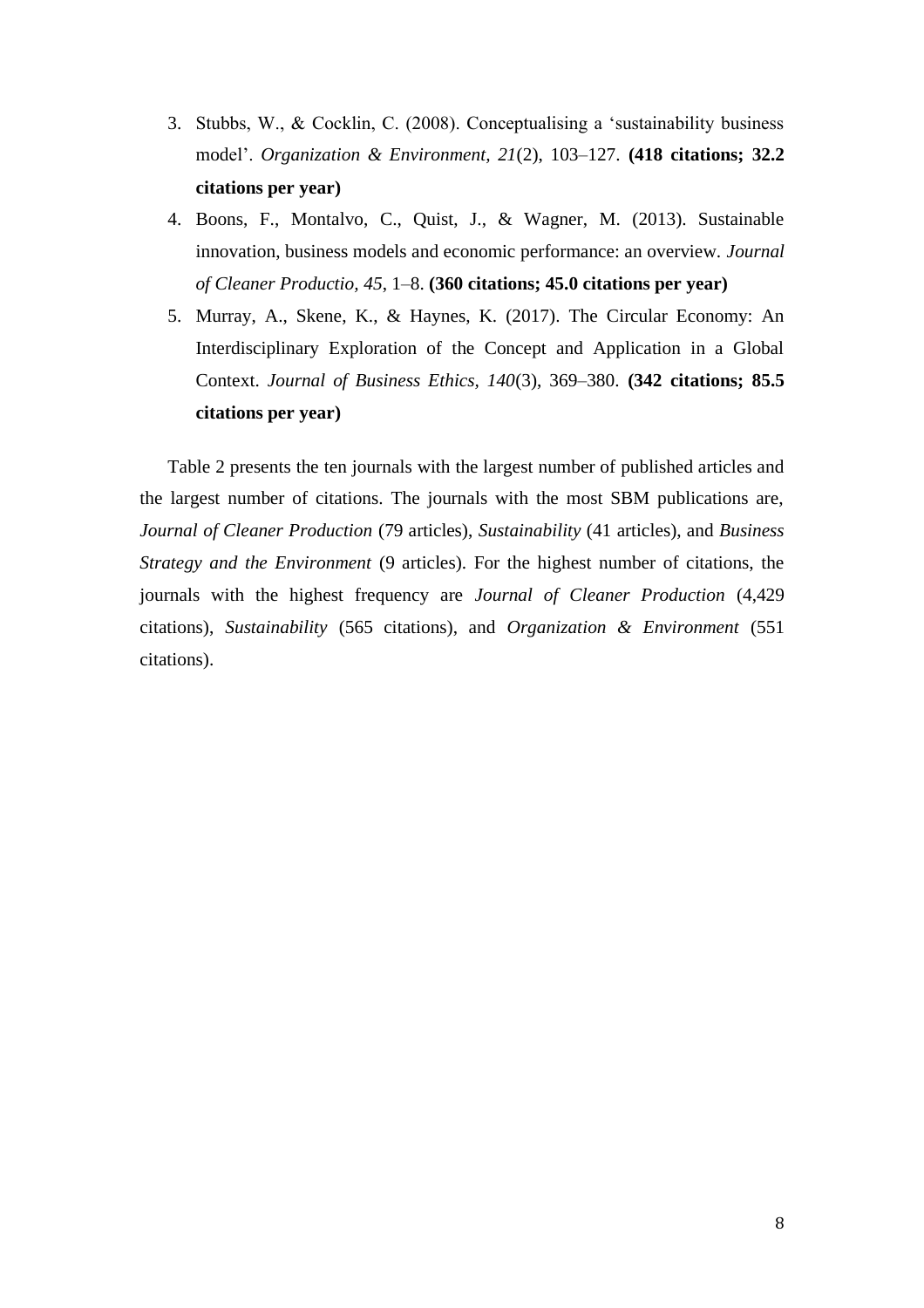

**Figure 1 – No. of articles and citations by year**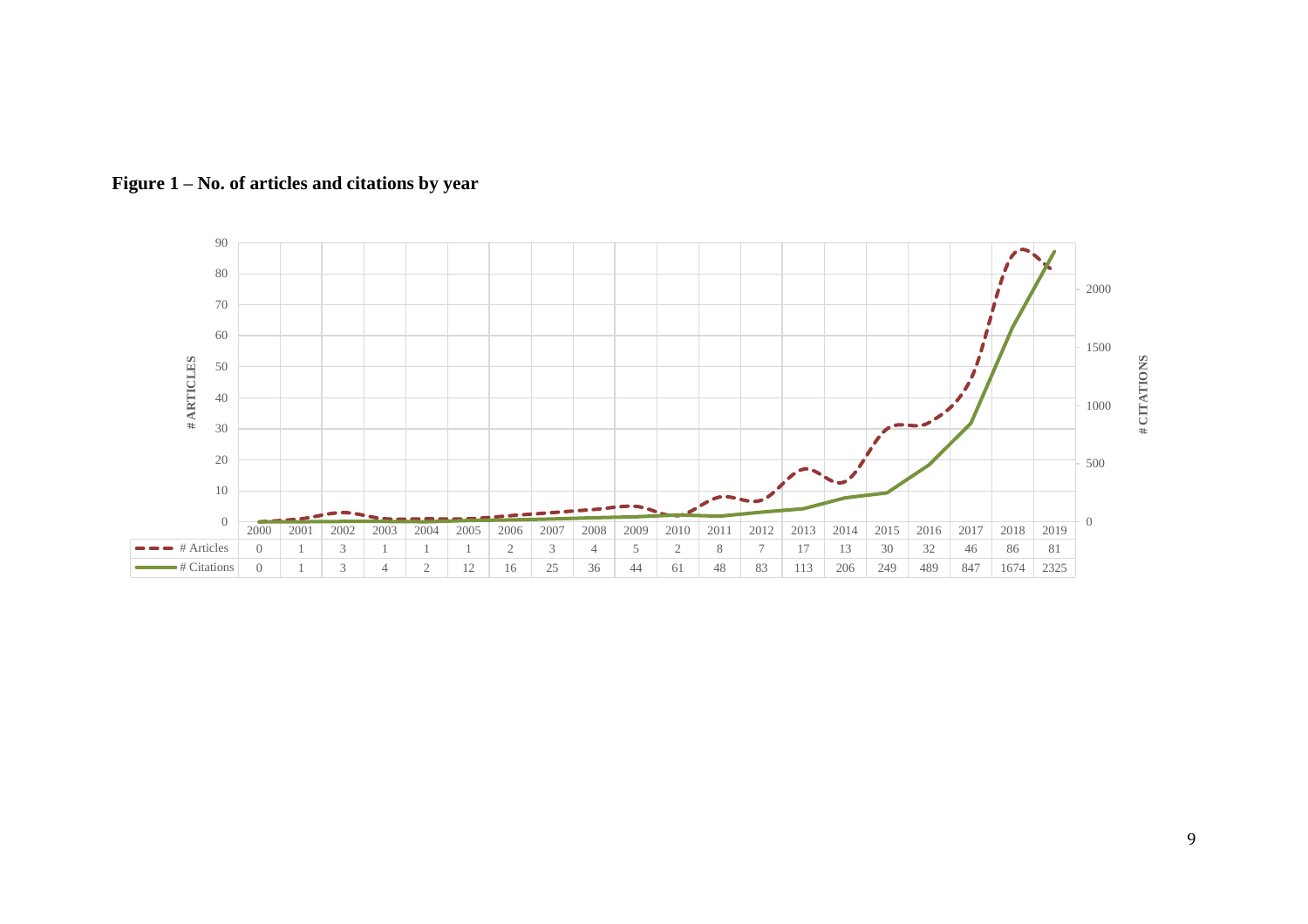| <b>Source</b>                                                   | #<br><b>Article</b><br>s | <b>Source</b>                                              | #<br><b>Citations</b> |
|-----------------------------------------------------------------|--------------------------|------------------------------------------------------------|-----------------------|
| Journal of Cleaner Production                                   | 79                       | Journal of Cleaner Production                              | 4429                  |
| Sustainability                                                  | 41                       | Sustainability                                             | 565                   |
| Business Strategy and the Environment                           | 9                        | Organization & Environment                                 | 551                   |
| <b>Health Affairs</b>                                           | 4                        | Journal of Business Ethics                                 | 381                   |
| Journal of the American Pharmacists Association                 | 4                        | Business Strategy and the Environment                      | 353                   |
| British Food Journal                                            | 3                        | <b>Resources Conservation and Recycling</b>                | 184                   |
| Corporate Social Responsibility and Environmental<br>Management | 3                        | <b>MIT Sloan Management Review</b>                         | 165                   |
| Journal of Business Ethics                                      | 3                        | <b>Health Affairs</b>                                      | 134                   |
| Resources Conservation and Recycling                            | 3                        | Journal of Industrial and Production Engineering           | 111                   |
| Sustainable Production and Consumption                          | 3                        | Journal of the American Medical Informatics<br>Association | 98                    |

**Table 2 – Distribution of articles and total citations by journal**

Figure 2 shows the evolution of the number of articles published by source. The Journal of Cleaner Production and Sustainability are the primary sources for the increasing number of articles published in recent years.



**Figure 2 – Distribution of articles by journal and year**

The countries with the most authors in the field are the USA (136 authors), the UK (98 authors), Germany (54 authors), and the Netherlands (52 authors). In terms of published articles, 73 articles were authored from the UK, 72 from the USA, 36 from the Netherlands, and 32 from Germany.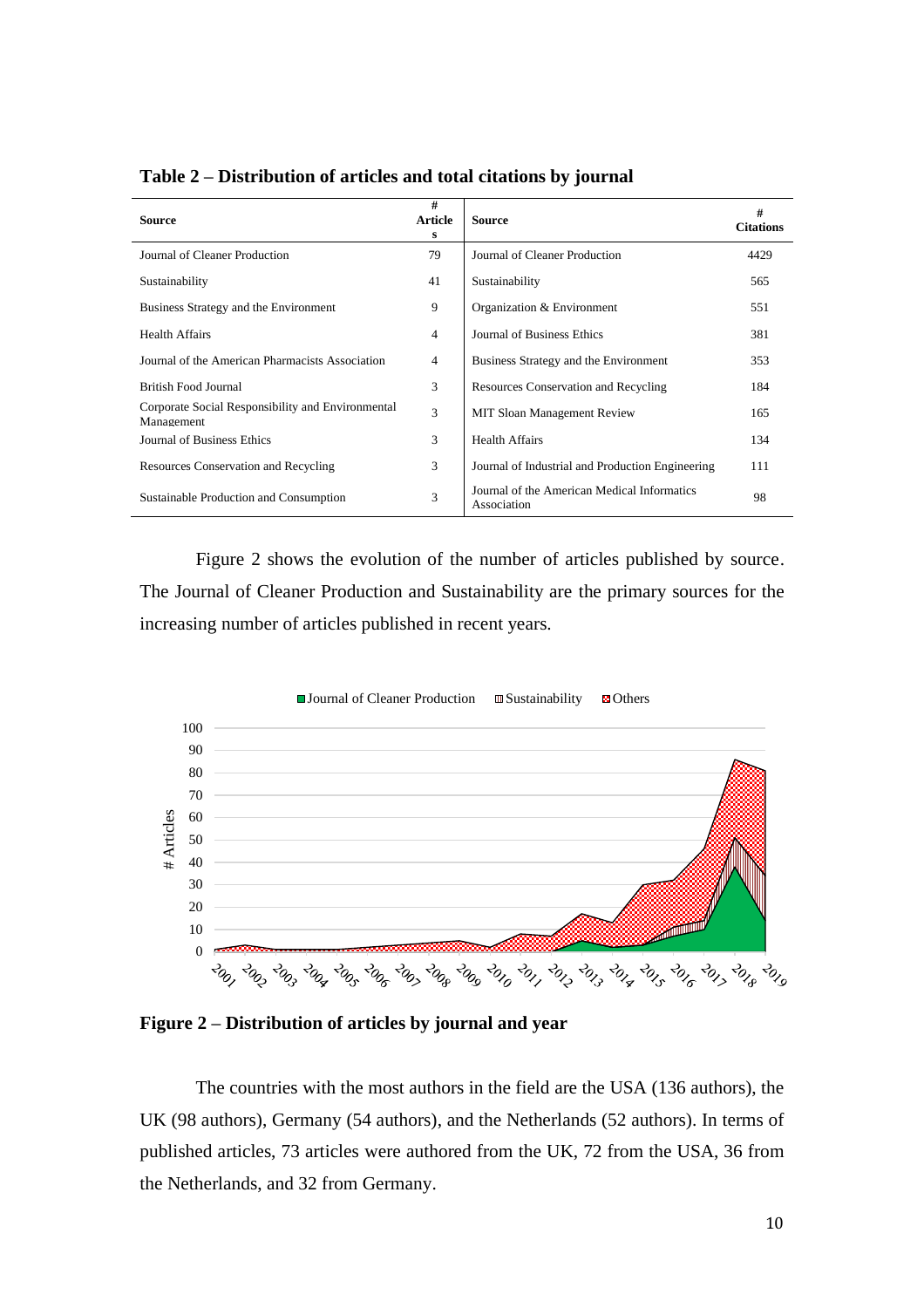| <b>Countries</b>          | # Articles | <b>Countries</b>          | # Authors |
|---------------------------|------------|---------------------------|-----------|
| UK                        | 73         | <b>USA</b>                | 136       |
| <b>USA</b>                | 72         | <b>UK</b>                 | 98        |
| Netherlands               | 36         | Germany                   | 54        |
| Germany                   | 32         | <b>Netherlands</b>        | 52        |
| Sweden                    | 30         | Italy                     | 45        |
| Italy                     | 29         | Peoples Republic of China | 42        |
| Peoples Republic of China | 26         | Sweden                    | 35        |
| Spain                     | 19         | Australia                 | 27        |
| Australia                 | 18         | Canada                    | 27        |
| Canada                    | 16         | Spain                     | 25        |

**Table 3 – Countries with the largest number of publications and authors**

## **4.2 Co-citation analysis**

After initially analysing the body of 343 articles, it was necessary to establish a criterion for the definition of those articles that constitute the basis to respond to this study's objectives. According to the criterion of relevance, which should delimit the set of articles for inclusion from an original (high) number of references, thus contributing to an enrichment of the analysis, articles were selected with at least 20 citations for a total of 77 articles. The distribution of these 77 articles by journal reveals that the *Family Business Review* has the largest number of articles (4 articles). In second place appear the *Entrepreneurship Theory and Practice*, *Journal of Family Business Strategy,* and *Journal of Small Business Management*, with three articles. As for citations, the journals *Entrepreneurship Theory and Practice* (539 citations), *Family Business Review* (271 citations), and *Trends in Plant Science* (254 citations) have the highest number of citations.

As the bibliometric methodology used is based on the analysis of co-citations to determine the most relevant SBM publications, the co-citations matrix was built based on the number of times that two documents or authors dealing with SBM are cited together in the universe of publications. This analysis aims to assess the citations' relationships to ultimately map the dominant SBM research approaches. After constructing this matrix, 17 were eliminated due to the absence of co-citations or that only had a co-citation with one article. Following this process, 60 articles remained and were entered into he subsequent co-citations analysis. By applying network theory to the nuance of co-citations, a network was created to analyse the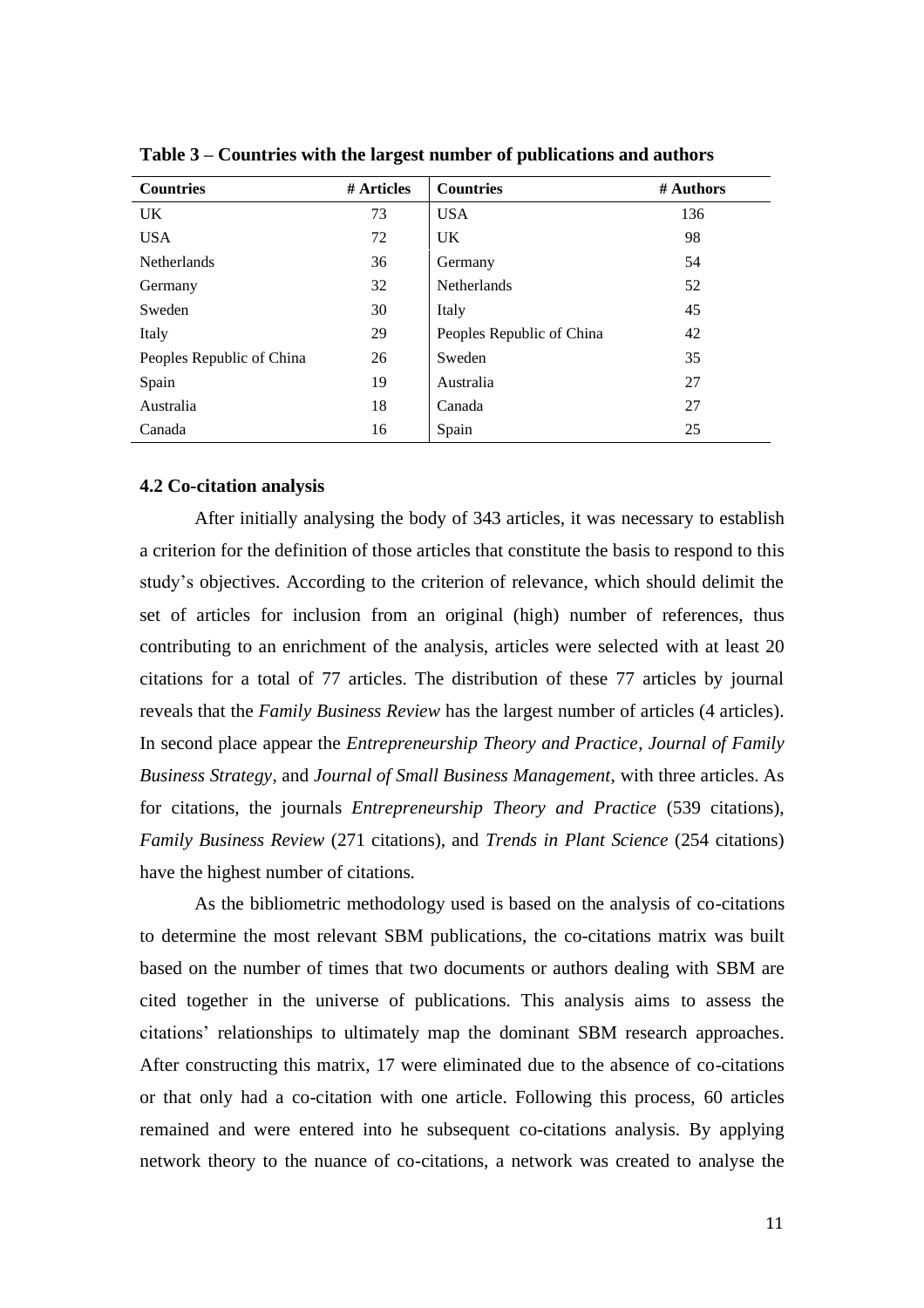relationship between the 60 articles (Figure 3). The grouping of the articles that appear in the matching network was determined by cluster analysis based on Ward's hierarchical method. The articles included in each of the determined groups are presented in Table 4.



**Figure 3 – Co-citations network and Cluster analysis** 

| <b>Article</b>              | <b>Cluster</b> | <b>Article</b>                    | <b>Cluster</b> | <b>Article</b>            | <b>Cluster</b>           |
|-----------------------------|----------------|-----------------------------------|----------------|---------------------------|--------------------------|
| Barber et al. (2012)        |                | Bidmon & Knab (2018)              |                | Baldassarre et al. (2017) |                          |
| Birkin, C. et al. (2009)    |                | Biloslavo et al. (2018)           |                | Baldassarre et al. (2019) | $\widehat{\kappa}$       |
| Birkin, P. et al. (2009)    |                | Dentchev et al. (2016)            |                | Bocken et al. (2014)      |                          |
| Boons et al. (2013)         |                | Dentchev et al. (2018)            |                | Bocken (2015)             |                          |
| Boons & Luedeke-F. (2013)   |                | Franca et al. (2017)              |                | Bocken et al. (2015)      |                          |
| Brehmer et al. (2018)       |                | Kurucz et al. (2017)              | $= 14$         | Ritala et al. (2018)      | Cluster 4 ( $N =$        |
| Caldera et al. (2017)       |                | Luedeke-F. & Dembek<br>(2017)     | Cluster 2 (N   | Short et al. (2014)       |                          |
| Fonseca et al. (2018)       |                | Luedeke-F. et al. (2018)          |                | Joyce & Paquin (2016)     |                          |
| Franceschelli et al. (2018) |                | Neumeyer & Santos (2018)          |                | Junnila (2008)            |                          |
| Heyes et al. (2018)         |                | Nosratabadi et al. (2019)         |                | Pal & Gander (2018)       | Cluster 5<br>( $N = 4$ ) |
| Hogevold et al. (2014)      | 24)            | Piscicelli et al. (2018)          |                | Todeschini et al. (2017)  |                          |
| Lahti et al. (2018)         | $\mathbf H$    | Strandhagen et al. (2017)         |                |                           |                          |
| Leipold & Petit-Boix (2018) |                | Upward & Jones (2016)             |                |                           |                          |
| Lewandowski (2016)          |                | Weissbrod & Bocken (2017)         |                |                           |                          |
| Matos & Silvestre (2013)    | Cluster 1 (N   | Atkins et al. (2015)              |                |                           |                          |
| Murray et al. (2017)        |                | Evans et al. (2017)               |                |                           |                          |
| Schneider (2015)            |                | Geissdoerfer et al. (2016)        |                |                           |                          |
| Senge & Carstedt (2001)     |                | Geissdoerfer, M. et al.<br>(2018) |                |                           |                          |
| Stubbs & Cocklin (2008)     |                | Geissdoerfer, V. et al.<br>(2018) |                |                           |                          |
| Stubbs (2017)               |                | Hannon et al. (2015)              | $= 11$         |                           |                          |
| Svensson & Wagner (2015)    |                | Morioka et al. (2017)             |                |                           |                          |
| Torielli et al. (2011)      |                | Scheepens et al. (2016)           | Cluster 3 (N   |                           |                          |
| Tseng et al. (2013)         |                | Stal & Corvellec (2018)           |                |                           |                          |
| Witjes & Lozano (2016)      |                | Yang et al. (2017)                |                |                           |                          |
|                             |                | Yip & Bocken (2018)               |                |                           |                          |

**Table 4 - Articles used in co-citations analysis**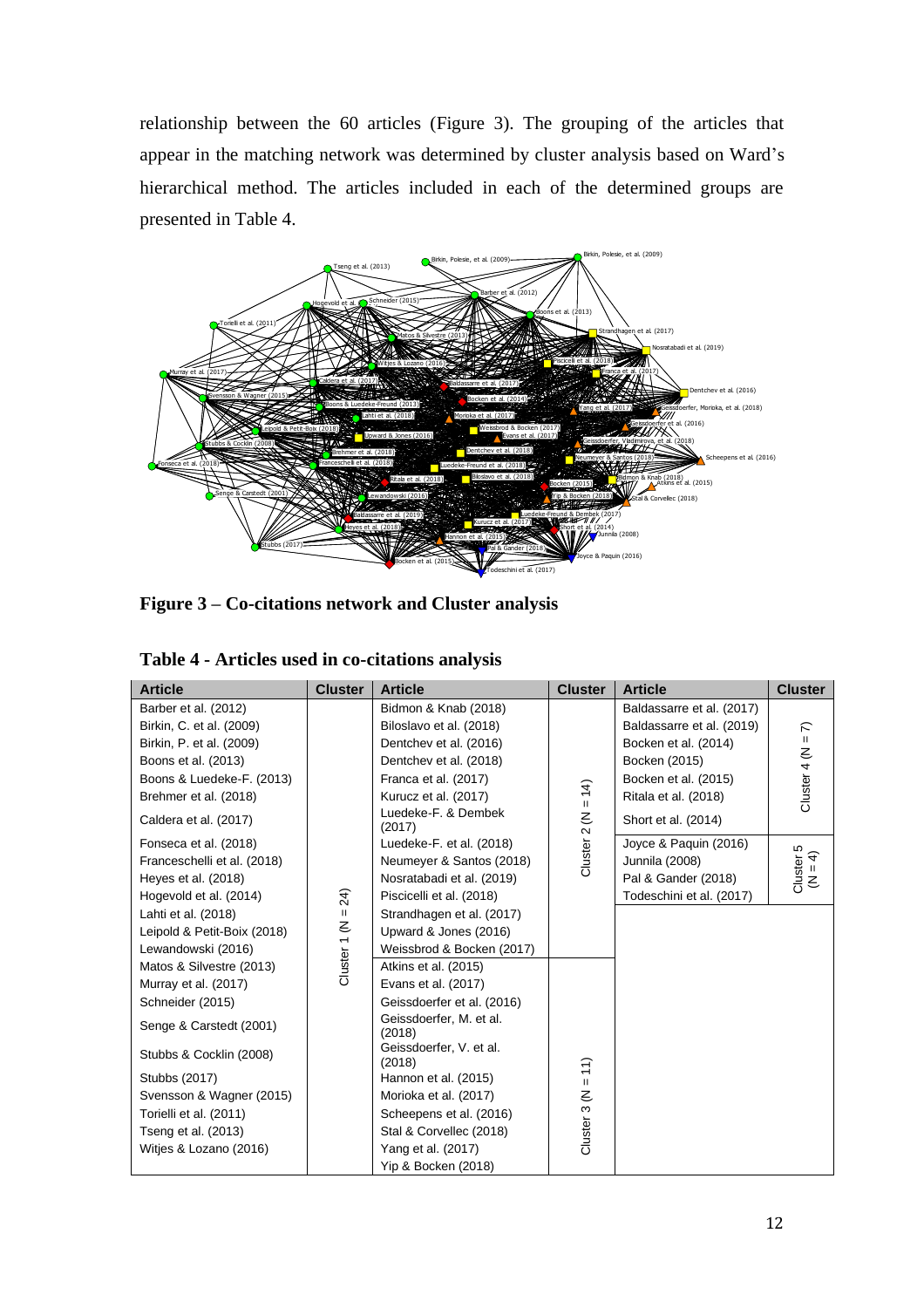#### **5. SBM's Prevailing Theoretical Approaches**

#### **5.1 SBM's implementation (Cluster 1, N= 24)**

For Senge & Carstedt (2001), the development of economically viable and sustainable businesses requires an understanding of rationalism, naturalism, and humanism, and each must be investigated accordingly. Naturalism implies the understanding of how living systems work without creating waste. Following natural principles, industrial systems are advised to employ specific waste reduction strategies such as clean products and remanufacturing. For the authors, organisational learning also helps companies to achieve sustainable development.

Stubbs & Cocklin (2008) argue that sustainable entrepreneurship contributes to social and environmental problems through successful for-profit businesses. With their research, the authors understand how sustainable entrepreneurship is implemented by exploring a new emerging form of 'B Corps' business. This model employs market tactics to address social and environmental issues.

Birkin, Cashman et al. (2009) explored the need to establish new sustainable business models using sustainable development, environmental awareness and performance, community responsibility, performance barriers, and sustainability drivers. The authors found a growing concern on the part of companies about the need to use renewable energy, alternative sources of sustainable materials, and close the supply chain cycle by improving the quality of products produced instead of reducing costs, exporting to Europe, and treating employees as assets. A lack of skills, finance, and knowledge prevents the effective incorporation of sustainable development into business modeling and causes underperformance.

Birkin, Polesie et al. (2009) argued that the business model in use by many large companies has changed significantly over a decade and came to incorporate environmental and social performance aspects. However, despite these achievements, are there inevitable inhibitions in the contemporary business model, which means that even exemplary corporations cannot become sustainable? Another fundamental question is about consumption without limits, and can companies take action to address it? The UK Government's Commission on Sustainable Development identifies this as a specific problem. The socio-cultural context might be a key determinant. For example, the authors found that while new tools and management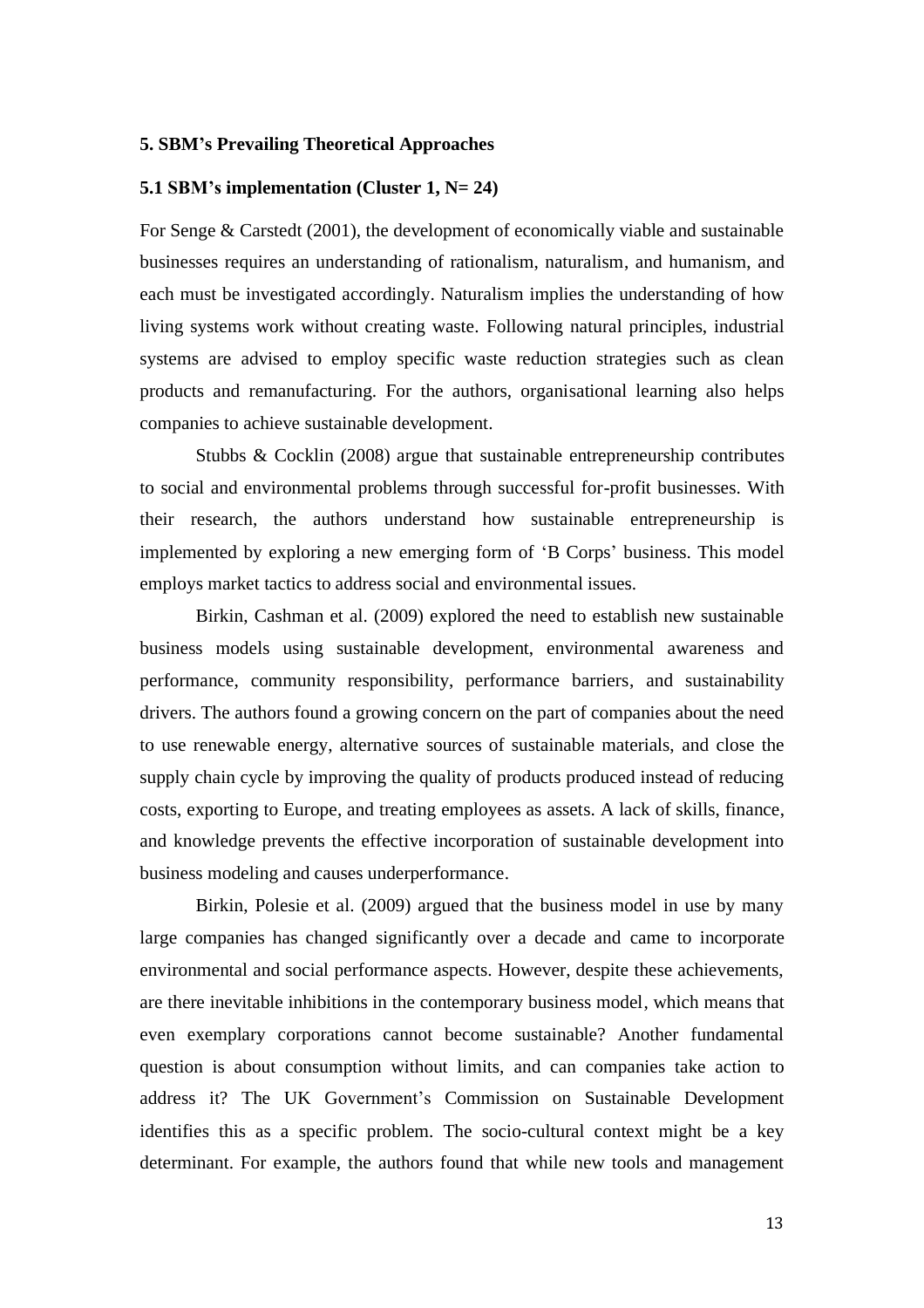approaches specific to Nordic organisations help with sustainable development, and it is the social context in which these organisations operate that is a critical factor.

For Torielli et al. (2011), the lean industry is often seen as a set of tools that reduce the total provoduction cost of manufactured products and improve their quality. The lean toolkit can optimise a firm's efficiency, resembling a process and mindset that needs to be integrated into a firm's systems to achieve sustainability. The authors verified that the lean industry is a model for economic sustainability and environmental management.

Barber et al. (2012) showed how adopting an environmentally sustainable agenda impacts an organisation's supply chain management. The authors argue that today's fragmented/functional approach to sustainability and the conceptualisation of the supply chain as a limited one-way value stream does not provide the holistic approach needed to meet the sustainability needs of tomorrow's businesses. Tseng et al. (2013) identified key factors such as advanced green technology, green consumerism, green innovations, appropriate sustainable business models, green supply chain management, and lean as key concerns and ingredients in promoting large-scale sustainable consumption and production.

Boons et al. (2013) sought to advance sustainable innovation research by adopting a business model perspective. The authors found that research on sustainable innovation tends to neglect the way companies need to combine value propositions, upstream and downstream value chain organisations, and a resolute financial model to bring sustainable innovations to market. Similarly, Boons & Luedeke-Freund (2013) argued that sustainable development requires radical and systemic innovations. These innovations can be created and studied more effectively when built on the concept of business models. This concept provides companies with a holistic framework for visualising and implementing sustainable innovations. For researchers, the concept offers an analytical tool that allows them to assess the interaction between companies', different aspects to create ecological, economic, and social value. The business model concept also provides a link between the individual company and the larger production and consumption system in which it operates.

Matos & Silvestre (2013) sought to address the lack of empirical analysis of stakeholder interests in sustainable business models. Although, in theory, the importance of sustainable business models has become widely accepted in the literature, little is known about how managers deal with practical issues, such as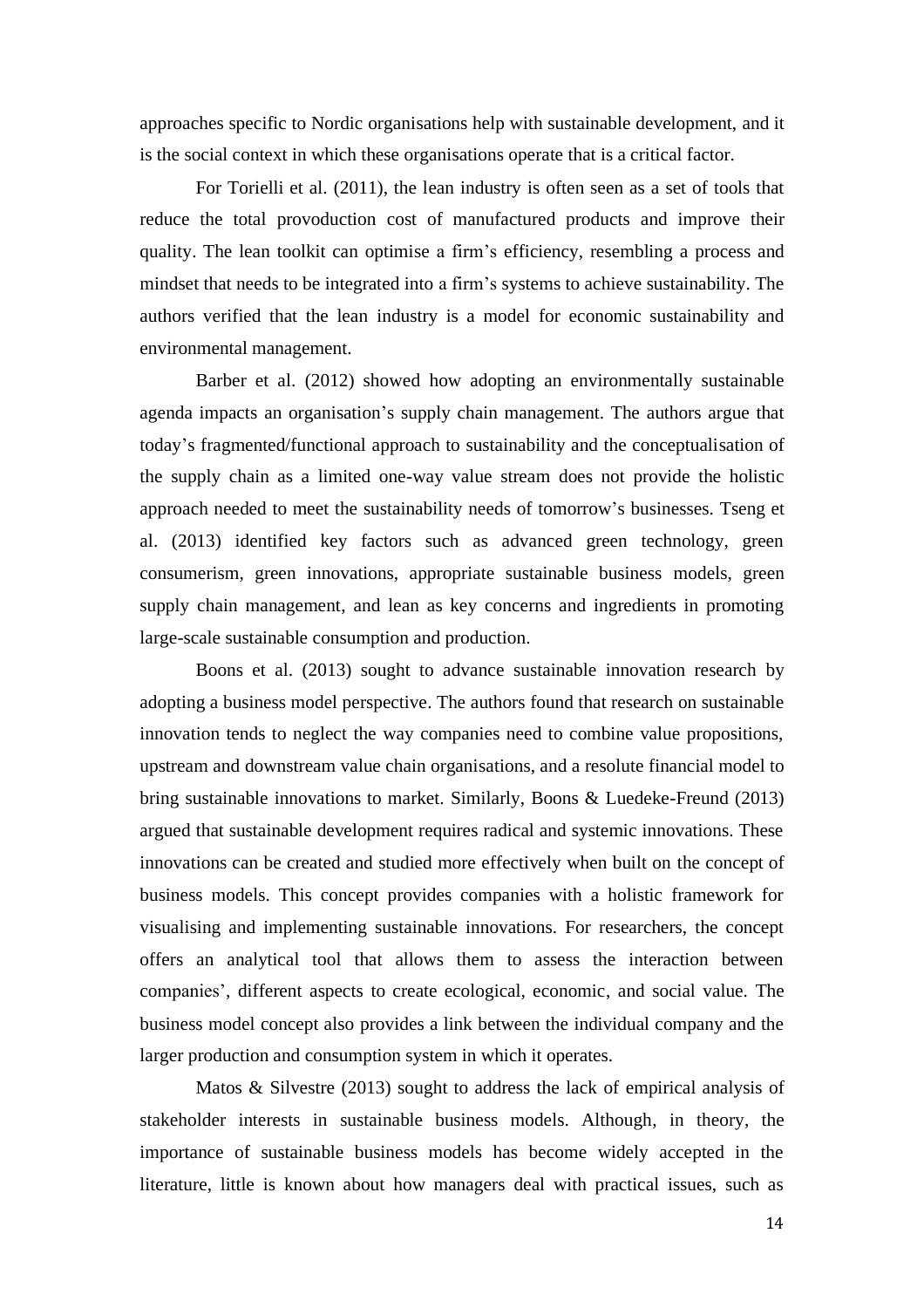differences in stakeholder interests. The authors propose a combination of approaches that promote a diverse number of local stakeholders, encourage learning and capacity building, and shift stakeholder values from single to multiple objectives are essential to overcome the challenges of conflicting stakeholder interests.

Hogevold et al. (2014) described the corporate rationale and organisational challenges of sustainable business models and the evolution of economic effects, social limits and environmental actions in sustainable business practices. The authors found that there are evolutionary changes as companies move from a continuum of superficial sustainable business models to incorporated sustainable business models and the application of sustainable business practices. The planning, implementation and evaluation of sustainable business models evolve in companies and their supply chains and bleed through to the market and society.

Schneider (2015) argues that to attend corporate sustainability issues successfully, corporate stakeholders need to participate in sustainability accounting and management. In practice, however, participatory sustainability accounting and management are often not feasible. The result is the risk of unbalancing unique aspects of sustainability. Svensson & Wagner (2015) sought to examine and report how companies implement and manage their SBM and apply sustainable business practices concerning society and markets. They identified a set of corporate sustainability constituents within the triple bottom line's economic, social and environmental categories.

Witjes & Lozano (2016) argue that the circular economy is but one of the latest concepts to address environmental and socio-economic issues. As Murray et al. (2017) argue, the circular economy represents the most recent attempt to conceptualise economic activity and environmental welfare sustainably. A circular economy aims to turn waste into resources and bridge production and consumption activities. However, there is still little research explaining these aspects. The Witjes & Lozano article addresses the link between procurement and supply practices to this end. It proposes to move from a traditional public procurement process based on product sales business models to a more service-oriented system. Concurrently, Lewandowski (2016) argues that a comprehensive knowledge of circular business model design is needed to stimulate and promote the circular economy's implementation. Existing business models for the circular economy have limited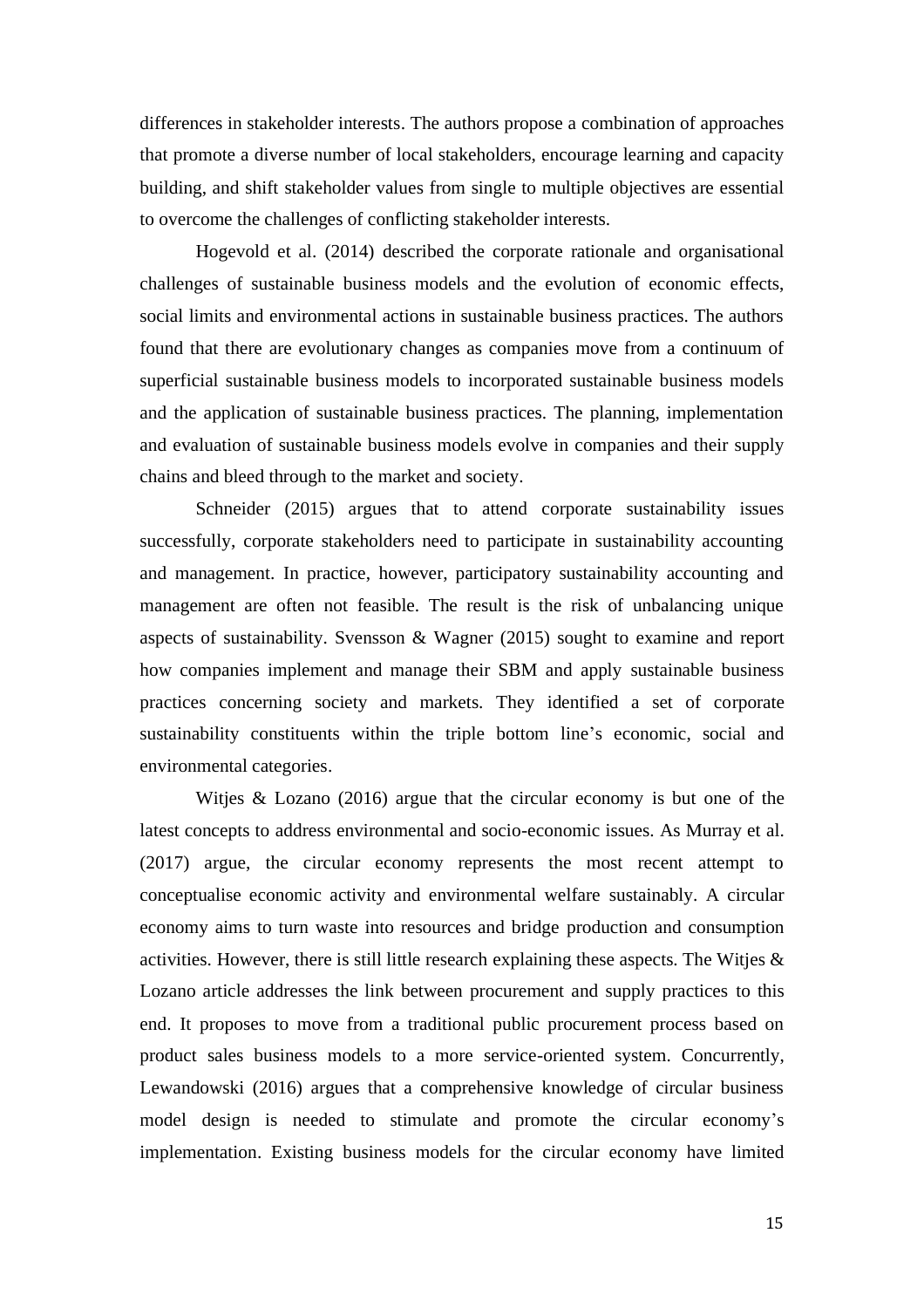transferability, and there is no comprehensive structure to support all types of companies in designing a circular business model.

Stubbs (2017) argued that organisations will only be sustainable if their dominant neoclassical model is transformed rather than merely complemented by social and environmental priorities. The author developed a "sustainability business model" (SBM) - a model where sustainability concepts shape the firm's strategy and decision-making. The author found that organisations adopting an SBM must develop internal structural and cultural capacities to achieve sustainability at the company level and collaborate with key stakeholders to achieve sustainability in the organisation's system.

For Caldera et al. (2017), the shift towards sustainable processes and products has influenced companies to improve their environmental performance and efficiency. 'Lean thinking' has evolved into 'lean and green thinking' as an intervention directed at organisations implementing sustainable business models that reduce waste, improve material efficiency and subsequently minimise costs. However, the concept of lean and green thinking is still relatively new, and it is not yet clear to many how exactly lean thinking can genuinely contribute to their transformation and sustainability. This research aimed to conduct a systematic review of the literature on implementing lean and green initiatives to lead to sustainable business practices.

Although sustainable innovation is related to sustainable business and the circular economy, its concept was developed by Franceschelli et al. (2018) in the food industry's business models. They concluded that innovative sustainable business models are essential in the food industry, especially for start-ups because the industry itself is closely tied to nature and human respect.

For Brehmer et al. (2018), sustainable innovation requires collaboration across organisational boundaries. The authors focused on how value is created and captured across organisational boundaries by investigating value transfers between the focal organisation and the external network of business model actors. They then concluded that social sustainability in profit and non-profit organisations is usually achieved through an imbalance in value exchanges offset elsewhere in the business model. In terms of business model structure, the authors find that sustainable organisations use the same underlying business model structures that can be found in traditional companies.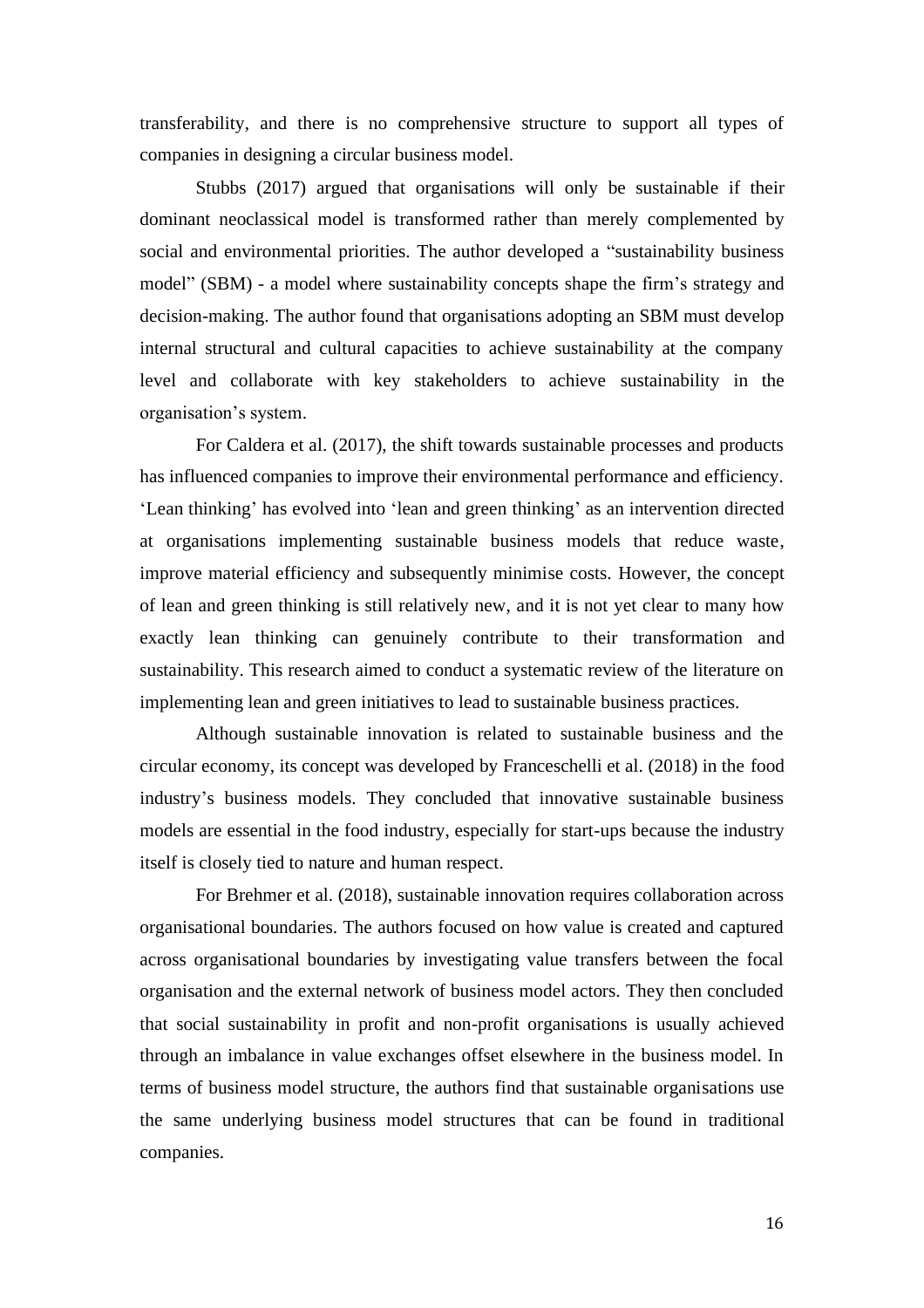Fonseca et al. (2018) have shown that the evolution towards a new economic model of a circular economy has been advocated and supported; however, research on this topic is limited. The authors have shown that the circular economy is considered a strategic issue and relevant for profitability and value creation. Moreover, the perception is growing that this requires adopting new business models beyond the classic "reduce, reuse and recycle" approach. However, circular economy activities are still relatively modest (fiscal, legal, organisational, etc.), and greater support from supply chain agents and consumers is needed. To this end, the service sector, especially information and communication technology, can play a key role in shifting to the circular economy due to its strategic position between manufacturers and final consumers (Heyes et al., 2018).

Lahti et al. (2018) argue that understanding the circular economy and the ways companies can compete in the circular economy based on these theories is important to establish important new research directions for sustainable business scholars and circular business models. In this sense, and for Leipold & Petit-Boix (2018), the European Union has recently introduced the circular economy as a high-level strategy to take our societies beyond the limits of growth. These authors show that currently, business stakeholders relate the circular economy predominantly to established practices and technological business models. This leaves considerable scope for innovation in areas such as social or organisational business models.

# **5.2 SBM's Challenges (Cluster 2, N = 14)**

Companies are increasingly applying sustainability practices to improve environmental and social responsibility to increase their performance (Upward & Jones, 2016; Dentchev et al., 2016; Luedeke-Freund & Dembek, 2017; Luedeke-Freund & Dembek, 2018; Dentchev et al., 2018; Nosratabadi et al., 2019). For Franca et al. (2017), successful businesses increasingly involve understanding the challenges and opportunities associated with society's transition to sustainability and, for example, being able to innovate, design, and build business models that are functional in this context. However, innovation and the design of today's business models often fail to embrace the sustainability dimension sufficiently. The authors concluded that the framework combination of sustainable strategic development and the Business Model Canvas could support innovation and business model design for sustainable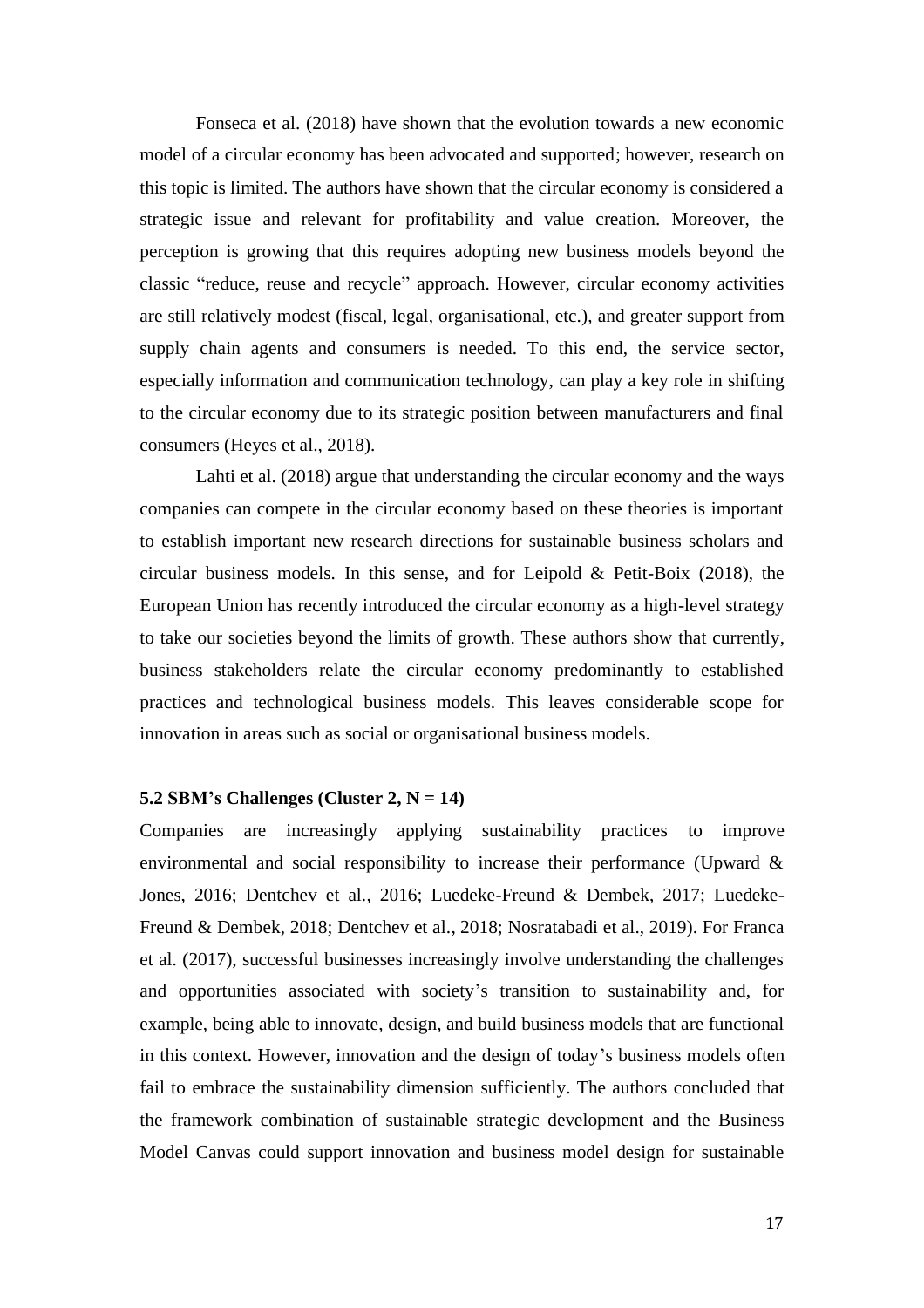strategic development and strengthen each additional tool, method, and concept used as part of sustainable business modeling.

Following this approach, Kurucz et al. (2017) explored the role of leadership in enabling and accelerating the impact of strategic sustainability initiatives. The authors created a conceptual model of relational leadership for strategic sustainability, based on practice, which describes specific practices and capabilities to support sustainable strategic development.

For Strandhagen et al. (2017), the trend towards Logistics 4.0 as an element of Industry 4.0 offers possibilities for new business models. Instant exchange of information, automated solutions, and big real-time data analysis are among the features of Logistics 4.0, paving the way for new business models. Thus, the search for business sustainability creates new requirements for manufacturing and logistics operations.

Weissbrod  $& Bocken (2017)$  show how a company seeks innovative activities to create economic, social, and environmental value. Bidmon & Knab (2018) linked sustainable business models and transition research. They systematically integrated existing knowledge about business models into the well-established multi-level perspective on socio-technical transitions and identified three roles of business models and their respective impacts on transition dynamics: i) business models hinder transitions by reinforcing the stability of the current system (as part of the sociotechnical regime); ii) business models drive transitions by facilitating the process of stabilising technological innovation and its passage from niche to regime level (as intermediaries between the technological niche and the socio-technical regime); and, iii) new business models drive transitions by building a substantial part of a new regime without relying on technological innovation (as non-technological niche innovation).

Biloslavo et al. (2018) believe that business models seem to have stagnated in the technological age and do not fully fit into the era of sustainability. The authors concluded that the structures of existing business models exclude the organizational environment's natural and social aspects. Existing business models also tend to neglect the interrelationships between economic and non-economic actors and the intertemporal trade-offs that exist therein. Thus, these authors propose a new sustainable business model structure called the "value triangle", which explicitly includes society as a core element that incorporates the natural environment, future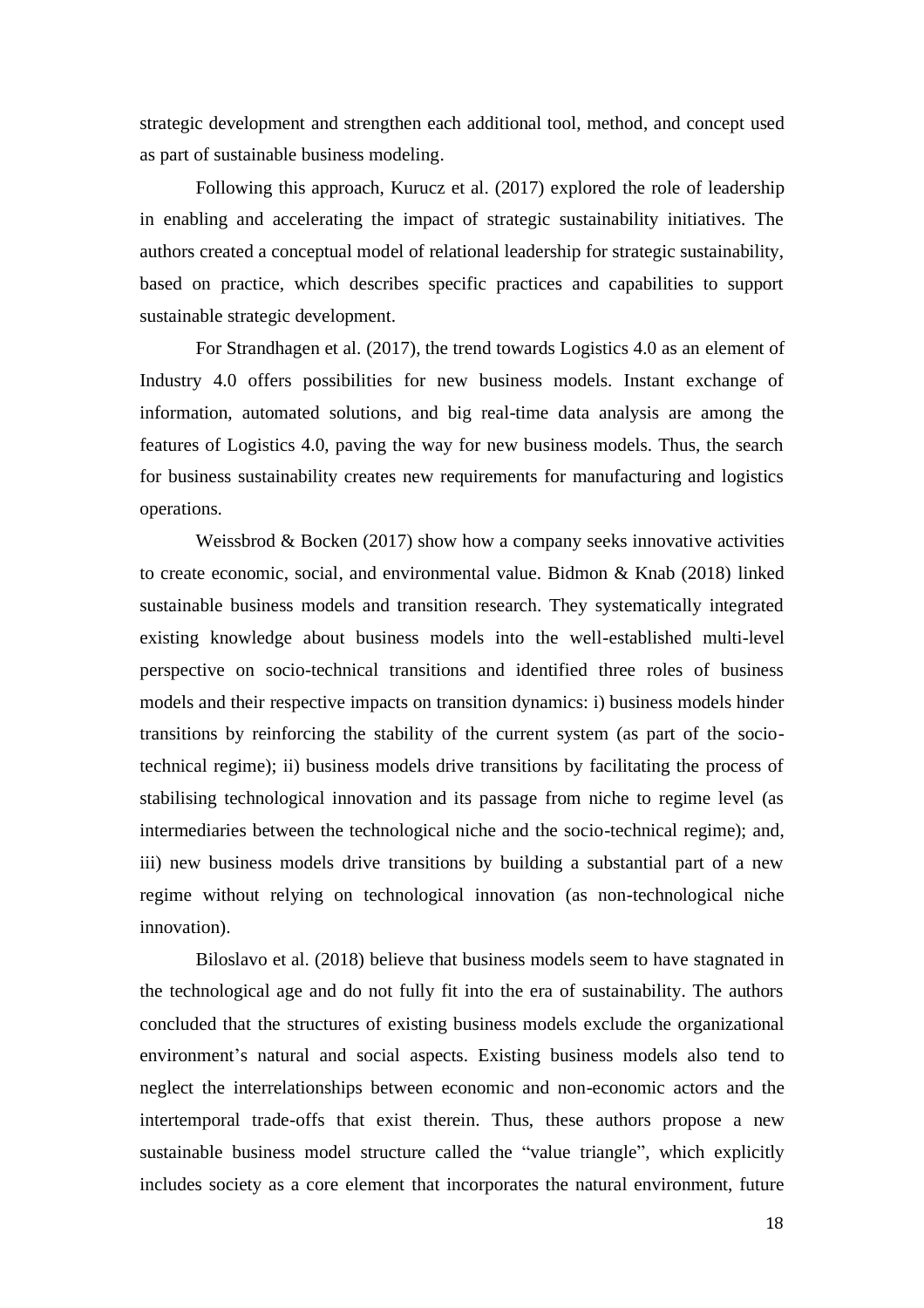generations, and three co-created and co-delivered values: public, partner, and client. Neumeyer & Santos (2018) argues that the successful adaptation and creation of sustainable businesses significantly influences the ability to create more environmentally and socially integrated economic systems. SBM are a critical component of this goal. However, the development of sustainable business models is a complex process that requires a supportive entrepreneurial ecosystem. The authors concluded that sustainable entrepreneurs are under-represented compared to conventional entrepreneurs, but their networks are more densely connected.

Finally, Piscicelli et al. (2018) argue that sustainable business models aim to create economic value while benefiting the environment and society. Their wider adoption and diffusion are necessary to address urgent social problems. However, how these models are implemented and what determines their success (or lack thereof) in the marketplace is not yet well understood and deserves further examination.

#### **5.3** Institutional SBM (Cluster  $3, N = 11$ )

Atkins et al. (2015) argue that instead of expecting a climate disaster to lead to a paradigm shift in corporate practice, 'monetising' the costs of climate change is a way of encouraging integrated thinking and sustainable business models. Such consideration builds on existing financial and accounting discourse to create a new environmental visibility field that generates environmental awareness among companies and policymakers worldwide.

Hannon et al. (2015) advocate a perspective based on product-service systems. According to the authors, these constitute a family of service-based business models designed to meet our social needs economically, environmentally, and sustainably. In this sense, they put forward five policy recommendations to support the activity of these systems: i) balance between economic incentives and regulatory disincentives; ii) promote indirect policy support; iii) redesign existing market structures; iv) promote locally led PSS activity; and v) create stable policy structures.

Scheepens et al. (2016) call for metrics to analyse complex business models in the circular economy. For example, life cycle assessment is currently the best-defined system for analysing environmental aspects and can analyse circular systems, product-service systems, and recycling systems. Since new sustainable business models are part of the transition to a circular economy, there is a need for combined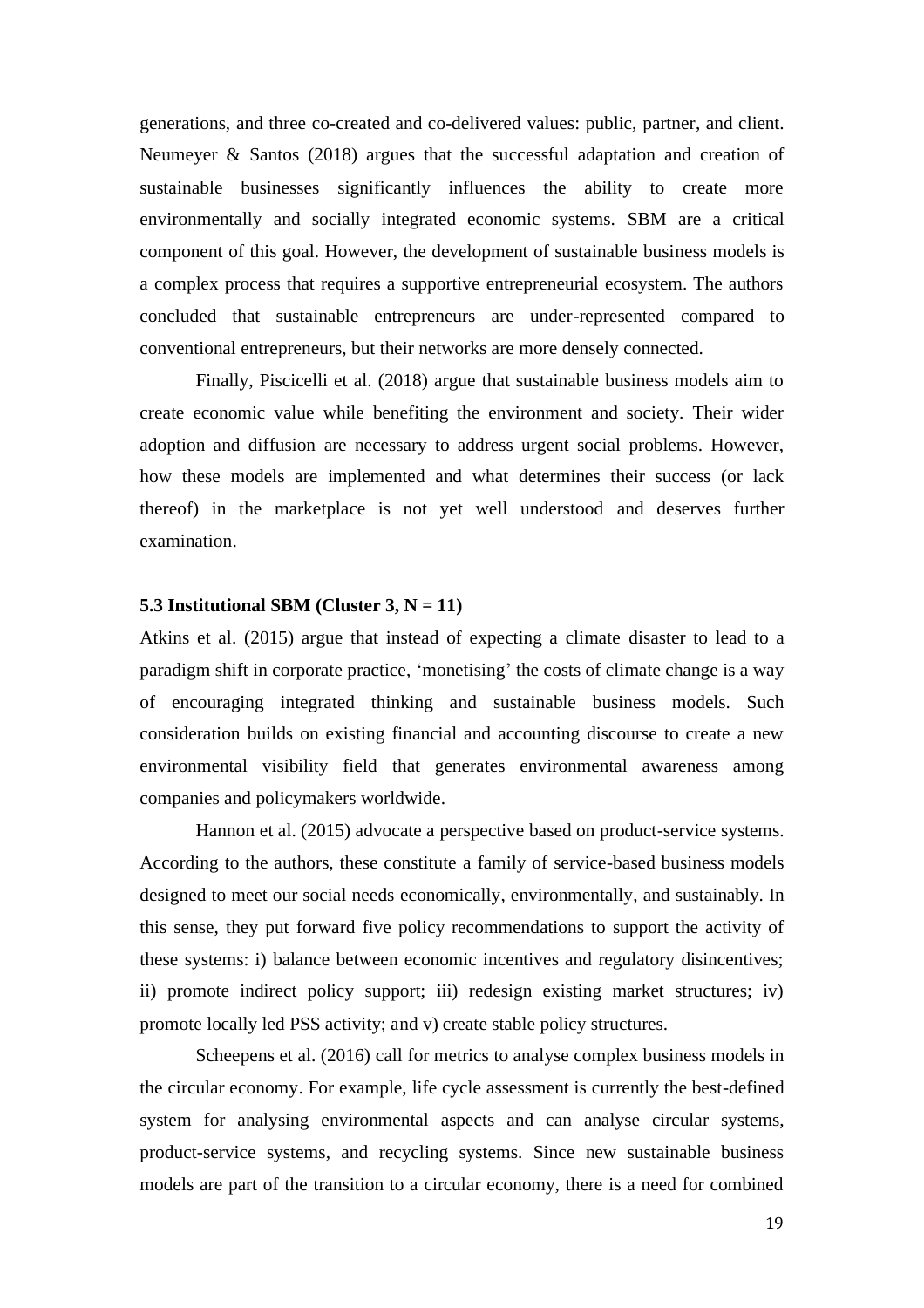value and ecological load analyses. The authors applied the eco-costs-to-value ratio model based on life cycle assessment to analyse potential adverse environmental effects. The authors concluded that the eco-efficient value creation approach avoids many pitfalls in circular business model design. For example, having a positive result at the product level but having a negative effect at the social level; having a positive effect on the environment but having low perceived customer value to overcome fierce market competition.

For Geissdoerfer et al. (2016), sustainable business model innovation is an emerging topic, but only a few tools are currently available to help companies model sustainable business. The authors argue that through "design thinking" and "sustainable business model innovation", one can refine the creative process of developing sustainable value propositions and improve the overall process of sustainable business modelling. Thus, Morioka et al. (2017) argue that recent trends have led organisations to rethink their role in society and make the organisation reflect that profit may not be the only and most important business performance criterion. The authors concluded that SBMs are not an attempt to deny the businessas-usual perspective but seek to complement that vision by adding a more axiological and systemic approach. In particular, three convergent points were identified in the case studies as relevant efforts to support the integration of sustainability into the SBM value creation and delivery system: i) the connection between the purpose of the business and the values and beliefs of employees; ii) the proactive and clear commitment to solving sustainability problems; and iii) the need for changes at the system level to enable SBMs successfully.

For Yang et al. (2017), sustainability has become one of the key factors for long-term business success. Recent research and practice show that business model innovation is a promising approach to improving manufacturing sustainability. For the authors, a broader understanding of value is needed to promote sustainability. They propose uncaptured value as a new perspective for SBM innovation and develop four forms of uncaptured value: excess value, no value, lost value, and destroyed value. This proposed structure can help companies identify value opportunities that trigger SBM innovation.

Evans et al. (2017) argue that business model innovation has had a recent increase in academic research and business practice. Thus, the circular economy is increasingly seen as a possible solution to address sustainable development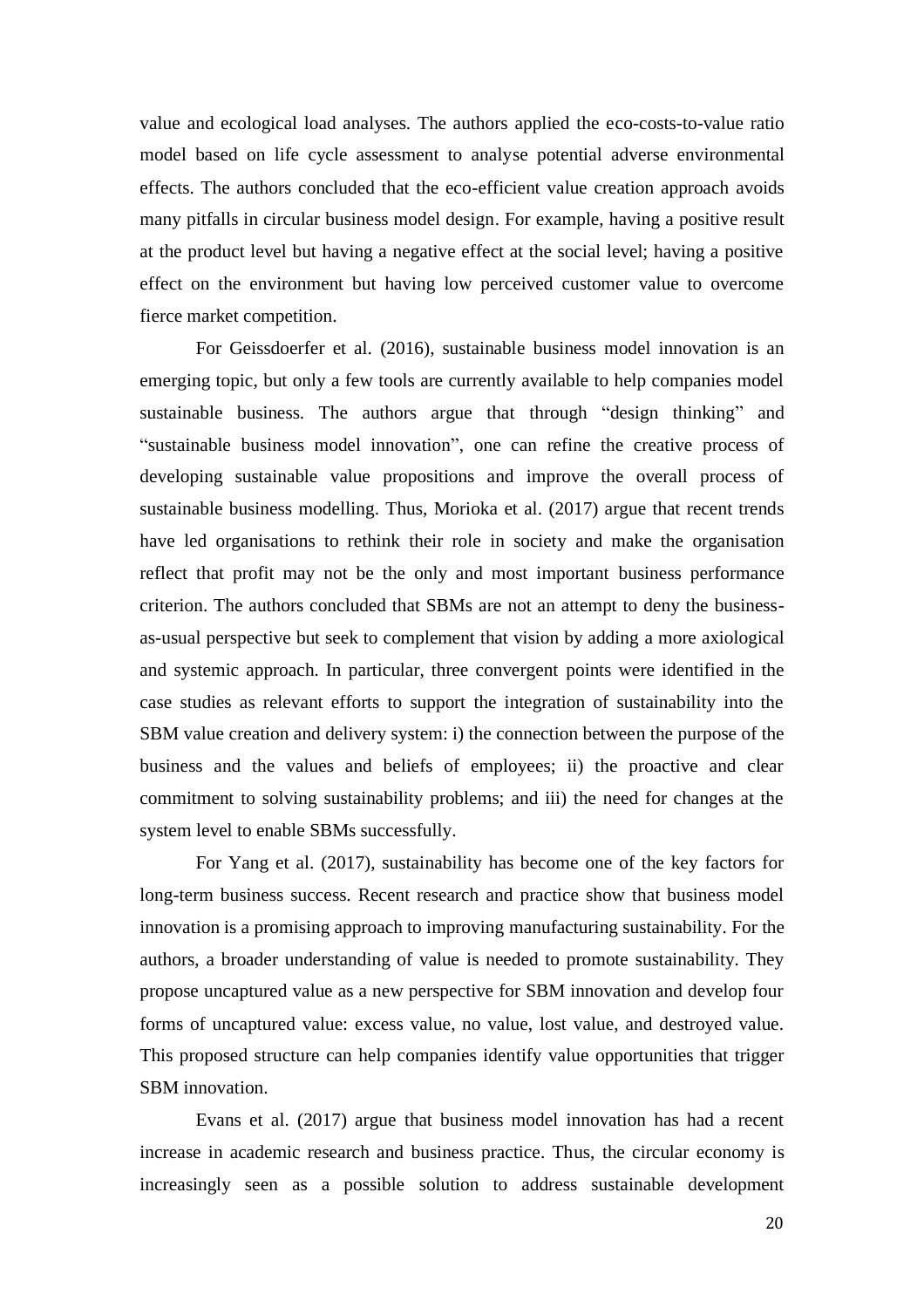(Geissdoerfer et al., 2018a, b). An economic system that minimizes resource input and waste (in emissions and energy terms) from the system is expected to mitigate negative impacts without harming growth and prosperity. Geissdoerfer et al. (2018a) discuss the sustainability performance of circular business models and the circular supply chains needed to implement the concept at an organisational level. The authors argue that circular business and circular supply chain help achieve sustainability ambitions. Stal & Corvellec (2018), based on the concept of decoupling institutional theory from organisational studies, explain how organisations mitigate the challenges of circularity. The authors show how outsourcing and internal separation allow these companies to protect their business model and central way of creating value from emerging challenges. They also show how companies act proactively to influence the institutional demands of circularity, making those demands compatible with corporate interests. In this sense, Yip & Bocken (2018) argue that innovation in the sustainable business model is increasingly seen as a lever for systems change favouring sustainability.

# **5.4 Circular SBM (Cluster 4, N = 7)**

Bocken et al. (2014) argue that eco-innovations, eco-efficiency and corporate social responsibility practices define much of the current industrial sustainability agenda. While they are important, they are insufficient to provide the holistic changes needed to achieve long-term social and environmental sustainability.

Short et al. (2014) thus propose an understanding of the relationship between industrial ecology and business model innovation for sustainability to create new value and competitive advantage, expanding the understanding of industrial symbiosis and internal symbiosis. Concurrently, Bocken et al. (2015) found that pressures on businesses to operate sustainably are increasing. This requires firms to adopt a systemic approach that seeks to integrate consideration of the three dimensions of sustainability—social, environmental and economic—in a way that generates shared value creation for multiple stakeholders, including the environment and society.

This is how sustainable business thinking emerges. This thinking is fundamental to meeting global sustainability challenges (Bocken, 2015). Bocken (2015) argues that significant investments in sustainable business are needed. Venture capital investment has a key role to play in developing sustainable start-ups. The author found that, in addition to financial support, venture capital investors provide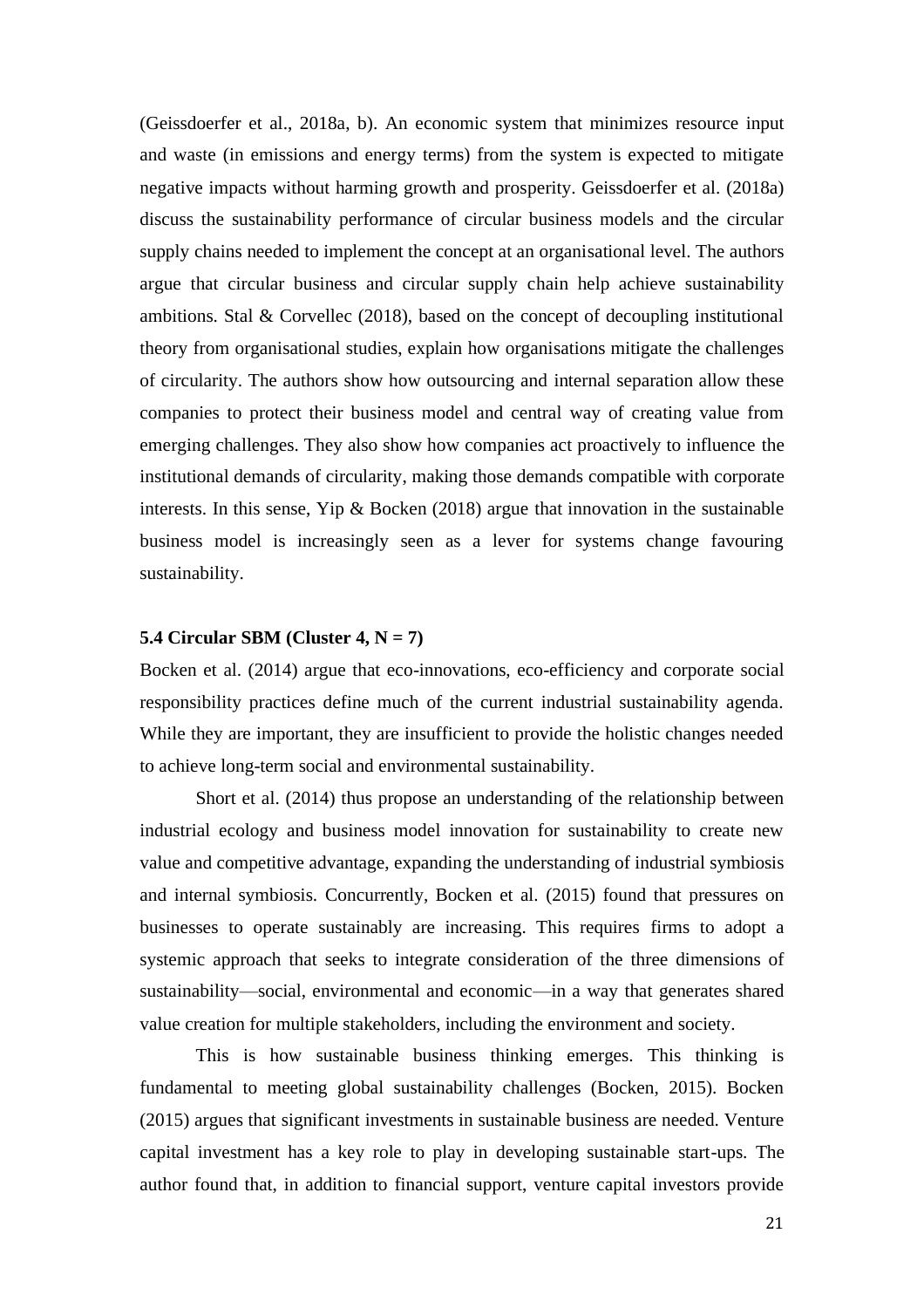sustainable business advice. Key success factors include business model innovation and collaborations, while failure factors include a lack of suitable investors, a strong, established industry, and a short-term investor mentality. Sustainable start-ups should focus on triple bottom line business model innovation, finding opportunities in new technologies and financing platforms, and developing various businesses to create success beyond the "green customer base. Sustainable venture capitalists can help prove the success of sustainable business formats, mitigate financial risk through coinvestment, and exercise patience in balancing financial returns with social and environmental returns.

Baldassarre et al. (2017) argue that with a growing population, a growing middle class, and the increasing use of resources, our current ways of living and doing business are unsustainable. With innovative technology implementation and sustainable development based on innovative business models, a better understanding of customer needs and behaviour change is crucial. The authors combined sustainable business model innovation and user-oriented innovation to develop more successful, radical, and user-centred sustainable value propositions.

Baldassarre et al. (2019) suggest a new approach: industrial symbiosis. Industrial symbiosis is a collective approach to gain a competitive advantage in which separate sectors create a cooperative network to exchange materials, energy, water or by-products (e.g., the market for carbon credits). By addressing resource depletion, waste management and pollution, they argue that industrial symbiosis plays an important role in the transition to sustainable development.

Ritala et al. (2018) studied the diversity of sustainable business models adopted by major global corporations, listed in the S&P 500 index, 2005-2014. They then noted the growing prominence of different types of sustainable business models over time. In particular, the results show that large capitalisation companies have adopted mainly environmentally oriented and, to a much lesser extent, social and organisational archetypes.

# **5.5 Emerging SBM (Cluster 5, N = 4)**

Junnila (2008) tested the appropriateness of an input-output life cycle assessment approach in assessing the life cycle impacts of energy-using products on businesses. This study verified the life cycle impacts of three products and assessed the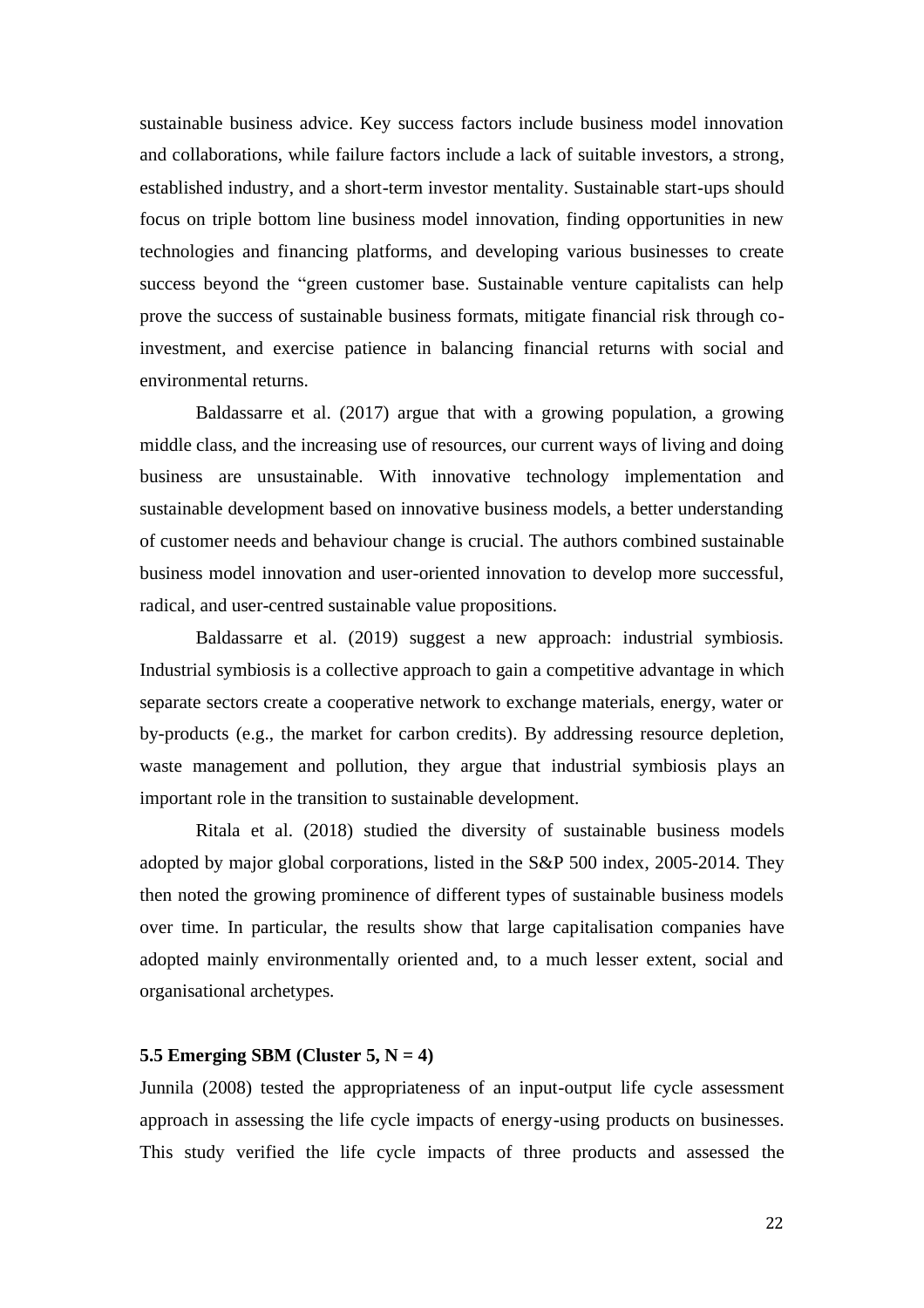approach's appropriateness in the company environment. It then concluded that operational energy use was environmentally important in all energy products.

Joyce & Paquin (2016) argue that the triple-layered business model canvas is a tool for exploring innovation in the sustainability-oriented business model. The authors believe that two layers should be added to the original business model: an environmental layer based on the life cycle perspective and a social layer based on the stakeholder perspective. When taken together, the three tiers of the business model make more explicit how an organisation generates various types of economic, environmental, and social value. This screening tool forms a visual representation of a business model to assist in developing and communicating a more holistic and integrated vision of a future business model. Therefore, it holds potential forfurther supporting creative innovation towards more sustainable business models. The authors argue that this new tool contributes to SBM research by providing a design tool that structures sustainability issues in business model innovation.

Todeschini et al. (2017) advocate that both new and existing companies seek ways to prosper in a competitive environment with innovative business models, respecting society, and avoiding actions that harm the planet. Trends such as the circular economy, fair trade, and the sharing economy are some of the many emerging entrepreneurial approaches that address this problem. However, the authors also highlight a gap between what extant theory argues and the perceived levels of environmental and social sustainability when the theory is put into practice.

Pal & Gander (2018) showed that firms' business models in the global fashion industry produce highly negative environmental results. High water usage, pollution from chemical treatments used in dyeing, and preparation of large quantities of unsold stock through incineration or landfill combine to make garments one of the most impacting industries on the planet. The authors used the sustainable logic of narrowing, slowing, and closing the resource cycle used during the production, design, manufacture, and distribution of fashion apparel to evaluate emerging business models that might reduce the environmental impact of fashion supply chains and value chains. Based on the idea of a business model as a system designed to create value for the customer and capture value for the company, these authors added an environmental value consideration. They derived propositions that test the possibility of emerging SBM in fashion by replacing unsustainable dominant models. The authors concluded that lack of scalability, incompatibility with customer value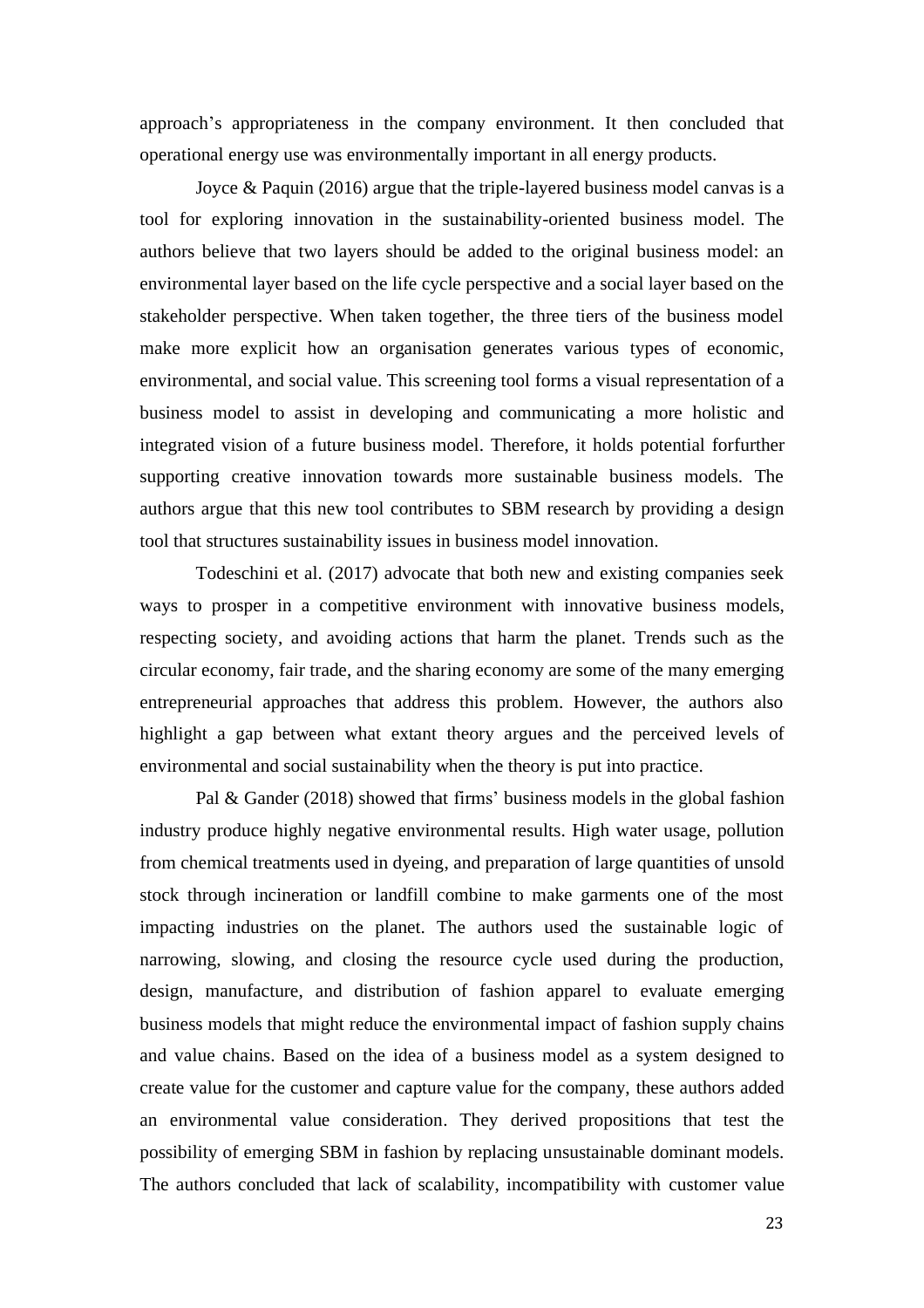propositions in this industry, and obstacles to supply chain change mitigate against the prospect of currently designed sustainable business models. However, the fashion industry is especially complex because many fashion firms run concurrent product lines that rotate seasonally while also maintaining a second line of stable fashion staples (Tran, Zahra & Hughes, 2019). Their business models are multipart, and so a single approach to sustainability is unlikely to work without specific adaptation to the features of specific short-to-medium-to-long product lines.

#### **6. Theoretical and Managerial Implications**

This study has direct implications for the literature on sustainable business models (SBM), primarily by identifying the clusters of issues investigated to date, their main results, and their contributions. Thus, it provides the literature a map that allows the scientific community to visualise and understand the landscape of main topics discussed, findings, uncertainties, and future agenda.

Table 5 presents the main managerial implications for each of the prevailing theoretical approaches of SBM (clusters).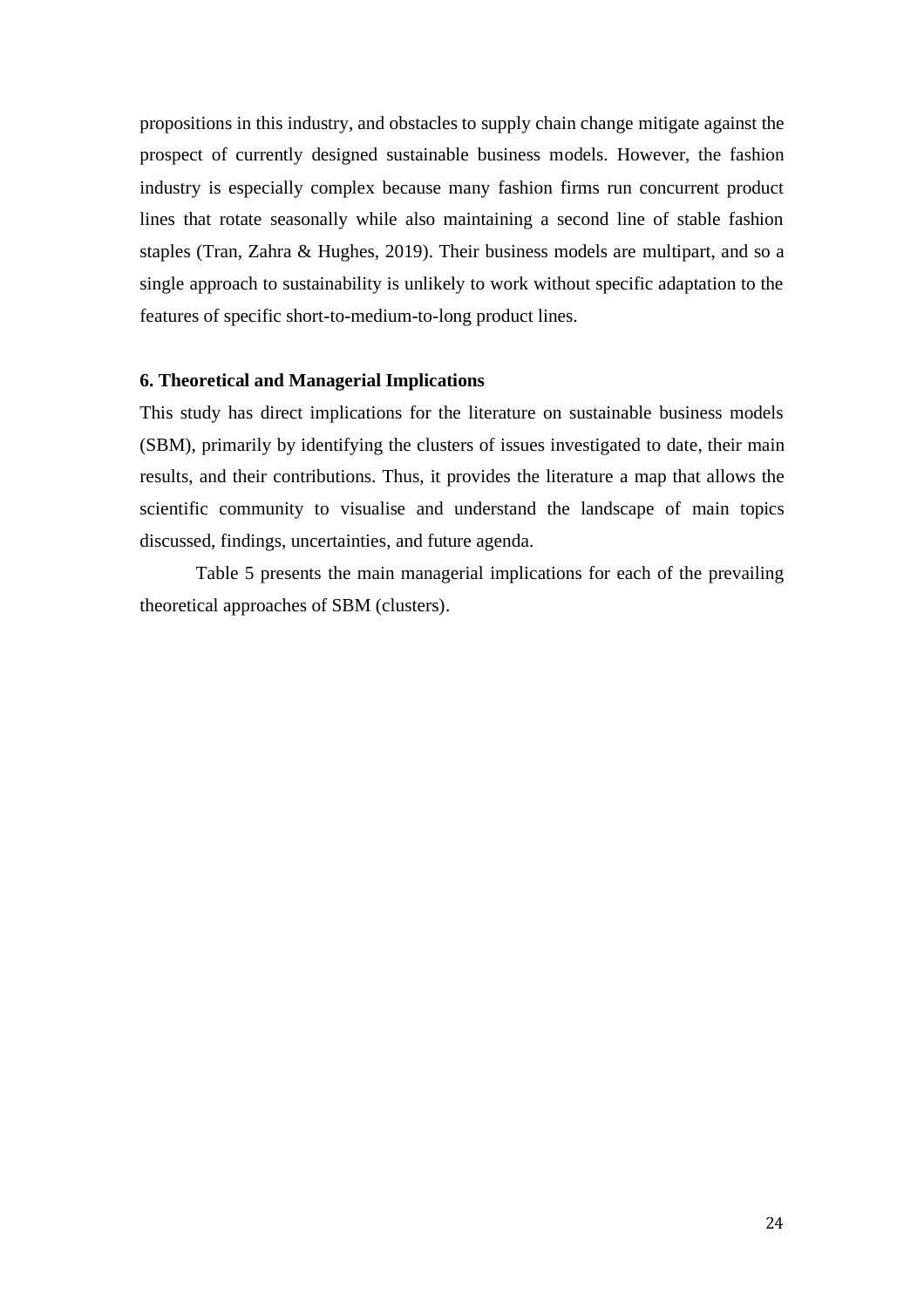| <b>Prevailing</b>             | <b>Managerial implications</b>                                                                                                                                                                                                                                                                                                                                                                                                                                                                                                                                                                                                                                                                                                                                                                                                                                                                                                                                                                                                                                                                                                                                                                                                                                                                                                                                                                                                                                                                                                                                                                                                                                                                                                                                                                                                                                                                                                                                                                                                      |  |  |  |  |
|-------------------------------|-------------------------------------------------------------------------------------------------------------------------------------------------------------------------------------------------------------------------------------------------------------------------------------------------------------------------------------------------------------------------------------------------------------------------------------------------------------------------------------------------------------------------------------------------------------------------------------------------------------------------------------------------------------------------------------------------------------------------------------------------------------------------------------------------------------------------------------------------------------------------------------------------------------------------------------------------------------------------------------------------------------------------------------------------------------------------------------------------------------------------------------------------------------------------------------------------------------------------------------------------------------------------------------------------------------------------------------------------------------------------------------------------------------------------------------------------------------------------------------------------------------------------------------------------------------------------------------------------------------------------------------------------------------------------------------------------------------------------------------------------------------------------------------------------------------------------------------------------------------------------------------------------------------------------------------------------------------------------------------------------------------------------------------|--|--|--|--|
| <b>Theoretical</b>            |                                                                                                                                                                                                                                                                                                                                                                                                                                                                                                                                                                                                                                                                                                                                                                                                                                                                                                                                                                                                                                                                                                                                                                                                                                                                                                                                                                                                                                                                                                                                                                                                                                                                                                                                                                                                                                                                                                                                                                                                                                     |  |  |  |  |
| <b>Approaches</b>             |                                                                                                                                                                                                                                                                                                                                                                                                                                                                                                                                                                                                                                                                                                                                                                                                                                                                                                                                                                                                                                                                                                                                                                                                                                                                                                                                                                                                                                                                                                                                                                                                                                                                                                                                                                                                                                                                                                                                                                                                                                     |  |  |  |  |
| Cluster 1: SBM implementation | Industrial systems are advised to employ specific waste reduction strategies such as<br>$\bullet$<br>clean products and renewal.<br>Organisational learning helps companies to achieve sustainable development.<br>$\bullet$<br>The 'B Corps' model which employs market tactics to address social and<br>$\bullet$<br>environmental issues.<br>Growing concern on the part of business about the need to use renewable energy,<br>$\bullet$<br>alternative sustainable material sources, and closing the supply chain cycle.<br>Lean tools can optimise business efficiency.<br>$\bullet$<br>The lean industry is a model of economic sustainability and environmental<br>$\bullet$<br>management.<br>Advanced green technology, green consumerism, green innovations, appropriate<br>$\bullet$<br>SBM, green supply chain management, and lean are key ingredients in promoting<br>large-scale consumption and sustainable production.<br>Sustainable development requires radical and systemic innovations that translate<br>$\bullet$<br>into greater effectiveness when built on the concept of business models.<br>Circular economy turns waste into resources and bridges production and<br>$\bullet$<br>consumption activities.<br>Organisations will only be sustainable if social and environmental priorities<br>$\bullet$<br>transform the dominant neoclassical business model.<br>Organisations that adopt an SBM must develop internal structural and cultural<br>$\bullet$<br>capacities to achieve sustainability at the company level and collaborate with<br>stakeholders to achieve system sustainability.<br>Sustainable organisations use the same underlying business model structures that<br>$\bullet$<br>can be found in traditional companies.<br>The circular economy is a high-level strategy to take our societies beyond the limits<br>$\bullet$<br>of growth.<br>Stakeholders relate the circular economy predominantly to established practices and<br>$\bullet$<br>technological business models. |  |  |  |  |
| alenges<br>Cluster 2: SBM Ch  | Sustainability practices have improved environmental and social responsibility and<br>$\bullet$<br>increased performance.<br>Successful business involves understanding the challenges and opportunities<br>$\bullet$<br>associated with society's transition to sustainability.<br>The combination structure for sustainable strategic development - business model<br>$\bullet$<br>canvas can support innovation and business model design for sustainable strategic<br>development.<br>Logistics 4.0 as an element of Industry 4.0 offers possibilities for new business<br>$\bullet$<br>models.<br>A new sustainable business model structure explicitly includes society's core<br>elements that incorporate the natural environment and future generations into three<br>types of co-created and co-delivered value: public, partner, and customer.<br>SBMs aim to create economic value while benefiting the environment and society.<br>٠                                                                                                                                                                                                                                                                                                                                                                                                                                                                                                                                                                                                                                                                                                                                                                                                                                                                                                                                                                                                                                                                                   |  |  |  |  |

**Table 5** – Managerial implication of Prevailing Theoretical Approaches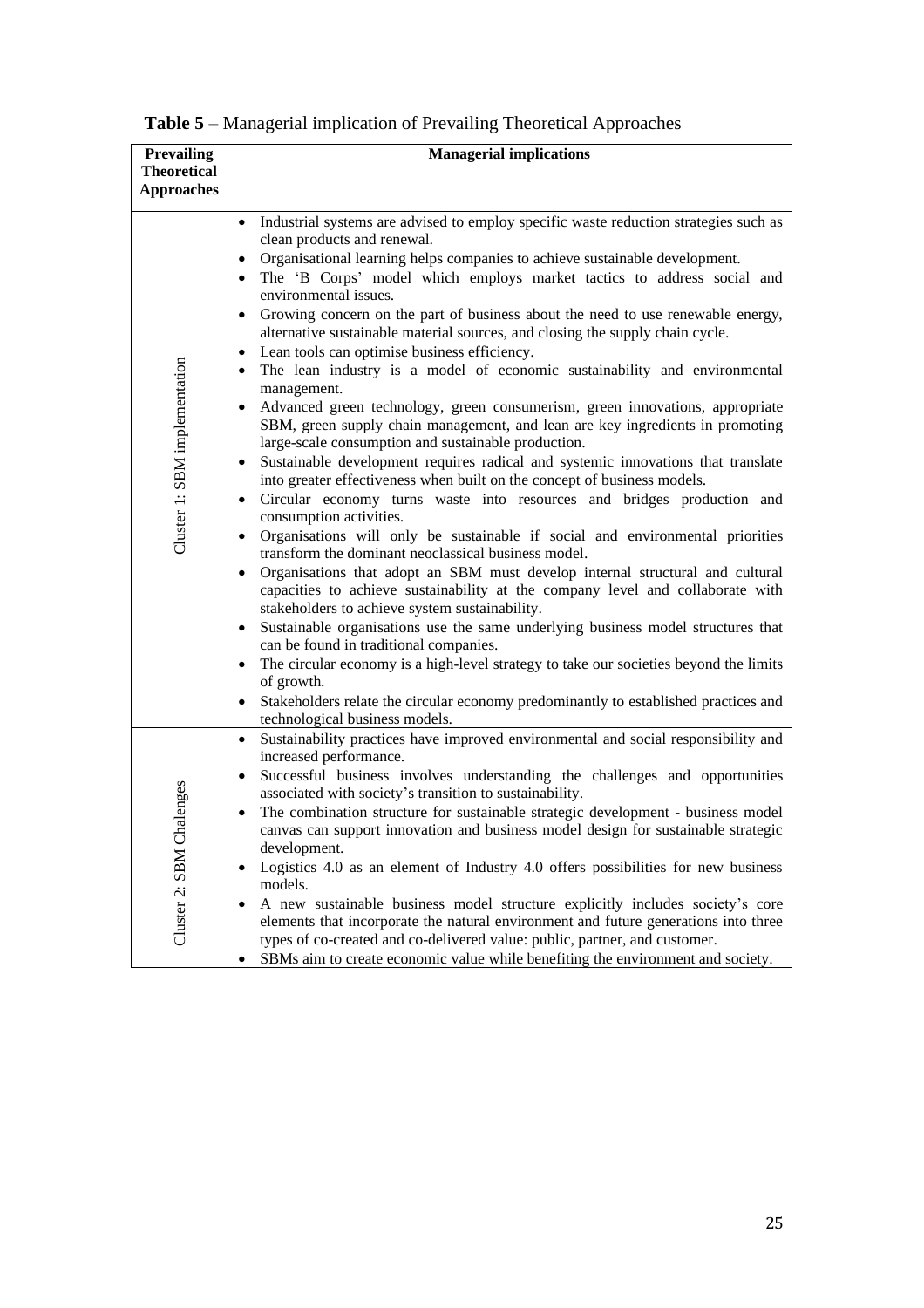| Cluster 3: Institutional SBM      | The 'monetisation' of climate change costs is a way of encouraging integrated<br>$\bullet$<br>thinking and SBM.<br>Product service systems constitute a family of service-based business models<br>$\bullet$<br>designed to meet our social needs economically and environmentally sustainable.<br>Life cycle assessment is the best-defined system for analysing environmental<br>$\bullet$<br>aspects and can analyse circular systems, product-service systems, and recycling<br>systems.<br>The eco-costs value ratio model based on life cycle assessment allows for analysing<br>$\bullet$<br>potential negative environmental effects.<br>SBM design thinking and innovation can refine the creative process of developing<br>$\bullet$<br>sustainable value proposals and improve the overall process of sustainable business<br>modelling.                                                                                                                                                                                                                                                                                                 |
|-----------------------------------|-----------------------------------------------------------------------------------------------------------------------------------------------------------------------------------------------------------------------------------------------------------------------------------------------------------------------------------------------------------------------------------------------------------------------------------------------------------------------------------------------------------------------------------------------------------------------------------------------------------------------------------------------------------------------------------------------------------------------------------------------------------------------------------------------------------------------------------------------------------------------------------------------------------------------------------------------------------------------------------------------------------------------------------------------------------------------------------------------------------------------------------------------------|
|                                   | Sustainability is one of the key factors for long-term business success.<br>$\bullet$<br>The circular economy is seen as a possible solution to address sustainable<br>$\bullet$<br>development.<br>Circular business and circular supply chain help to realise sustainability ambitions.<br>$\bullet$<br>Companies act proactively to influence the institutional requirements for circularity,<br>$\bullet$                                                                                                                                                                                                                                                                                                                                                                                                                                                                                                                                                                                                                                                                                                                                       |
| Cluster 4: Circular SBM           | making these requirements compatible with their interests.<br>Eco-innovations, eco-efficiency, and corporate social responsibility practices are<br>$\bullet$<br>the current agenda for industrial sustainability.<br>The relationship between industrial ecology and innovation in the business model<br>$\bullet$<br>for sustainability drives new value creation and competitive advantage.<br>Companies to operate sustainably must adopt a systemic approach that considers<br>$\bullet$<br>the three sustainability dimensions - social, environmental, and economic.<br>Venture capital plays a key role in developing sustainable start-ups, and these must<br>$\bullet$<br>focus on innovation in the triple bottom line business model.<br>Sustainable venture capital can help prove the success of sustainable business<br>$\bullet$<br>formats.<br>Combine the principles of SBM innovation and user-driven innovation to develop<br>$\bullet$<br>more successful and radical sustainable value propositions.<br>Adopting environmentally and, to a much lesser extent, social and organisational<br>$\bullet$<br>oriented archetypes. |
| Cluster 5: Emerging<br><b>NBR</b> | Relate the input-output life-cycle assessment approach to assessing the life-cycle<br>$\bullet$<br>impacts of energy-using products on businesses.<br>The triple-layered business model canvas is a tool for exploring innovation in the<br>$\bullet$<br>sustainability-oriented business model.<br>Trends such as circular economy, fair trade, and shared economy emerge as some<br>$\bullet$<br>of the many entrepreneurial approaches emerging in a sustainable logic to narrow,<br>slow, and close the resource cycle and reduce the fashion system's environmental<br>impact.                                                                                                                                                                                                                                                                                                                                                                                                                                                                                                                                                                 |

# **7. Conclusions and Future research agenda**

This study has direct implications for the SBM literature by identifying the themes that have been investigated, their contributions, and main conclusions and trends. It thus provides the literature mapping that allows the scientific community to know the main issues discussed, the findings, the uncertainties, and the future agenda.

Despite the contributions identified, the study has some limitations, notably that only a database was used to collect the articles that were part of the study. Although the WoS database presents itself as an international reference database and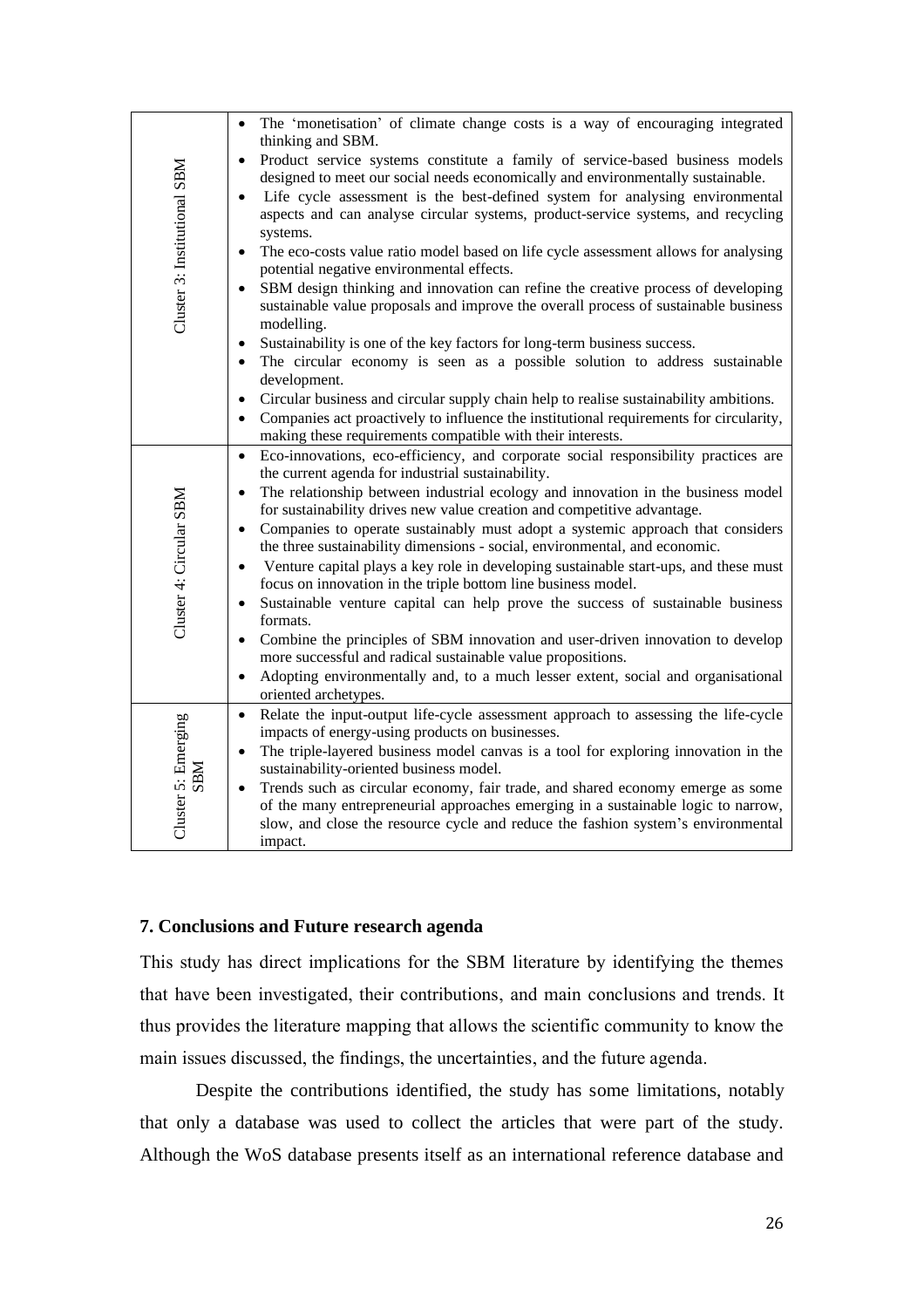has been elected for the most part by many studies of this nature, the collection of articles from other databases and sources could provide further insights into SBM analysis.

Hence, and following the structure of the review above studies, our proposed future research agenda derives from the TCCM framework, proposed several authors (Paul & Rosado-Serrano, 2019; Ferreira et al., 2020), and made up of the following four components: i) Theory  $(T)$ ; ii) Context  $(C)$ ; iii) Characteristics  $(C)$ ; and iv) Methodology (M). Table 6 systematically sets out the TCCM framework components applied in our SBM study.

|  | <b>Table 6</b> – Contextual, methodological, and future research directions for SBM |  |  |  |
|--|-------------------------------------------------------------------------------------|--|--|--|
|  |                                                                                     |  |  |  |

|                | What are the most relevant theories in the study of SBM?                       |
|----------------|--------------------------------------------------------------------------------|
|                | • Should new theories be developed?                                            |
|                | • Besides those related to business sciences, which disciplines should also be |
|                | important in studying SBM (psychology, behavioural sciences, sociology,        |
| <b>Theory</b>  | technology, engineering sciences)?                                             |
|                | • How can existing theory be developed and improved to help explain the        |
|                | practices and implementation of SBM?                                           |
|                | • What approach to SBM has the potential to contribute conceptually to the     |
|                | development of a broader literature?                                           |
|                | What are the similarities and differences in the various approaches of SBM?    |
|                | • What are the similarities and differences between SBMs according to their    |
| <b>Context</b> | strategy and the companies they work?                                          |
|                | • What factors explain these differences?                                      |
|                | • How important are the different levels (micro, meso, and macro) in the       |
|                | success or failure of SBM?                                                     |
|                | • What are the institutional pressures at play?                                |
|                | What role do resources and capabilities play in SBM performance?               |
|                | • What are the factors that measure the SBM-performance ratio of companies?    |
| <b>Content</b> | • How do contextual logics relate to SBM?                                      |
|                | • What is the role of researchers' perception of SBM in shaping organisational |
|                | results?                                                                       |
|                | How can we measure SBM?                                                        |
|                | • How can we measure the impact between a traditional company and a            |
|                | sustainable one? Are they different or similar metrics?                        |
|                | • Do the different levels of SBM analysis require different methods?           |
| <b>Method</b>  | • How can we combine various methods to explore SBM from different levels      |
|                | of analysis?                                                                   |
|                | • Can we develop large-scale databases to measure SBM performance?             |
|                | • Can we use existing methods, or do we need innovative methods and look for   |
|                | other disciplines to effectively explain SBM?                                  |

This study aimed to map scientific publications, intellectual structure, and research trends in sustainable business models (SBM). First, the aim was to identify the fundamental contributions of research in this area of knowledge, and second, a further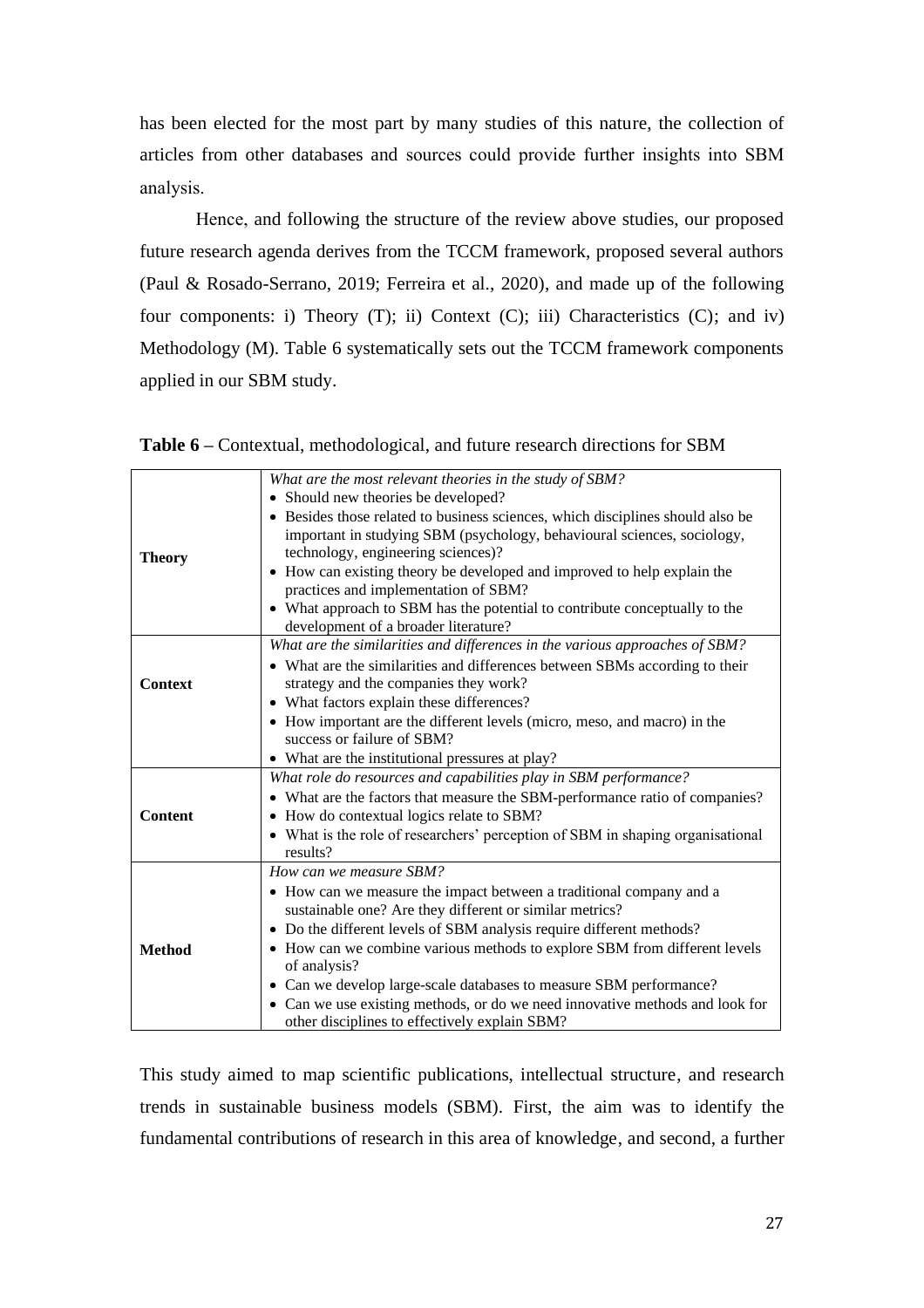aim was to determine the predominant theoretical research approaches in this area of knowledge.

Given our starting research question, *what are the prevailing theoretical approaches in the study of sustainable business models (SBMs)?,* it can be noted that SBMs can have different approaches and components depending on the academic and management context. On the one hand, the triple bottom line is essential; but on the other hand, stakeholder requirements are not uniform across stakeholder groups, and stakeholders themselves compete to impose their worldview and preferences. Their knowledge of what consistute the advantages (and costs) of different models of sustainable business modelling is also problematic for the firm. Sustainable business modelling then requires some inherent trade-offs that warrant further attention.

An SBM should link archetypes of sustainable business models with social connections, and individual and organisational level factors presented here incorporate ideas from the sustainability literature, entrepreneurship, and network theory. The integration of different ideas can build a basis for a more subtle understanding of how different SBM types are socially embedded in entrepreneurial ecosystems.

#### **References**

- Atkins, J., Atkins, B. C., Thomson, I., & Maroun, W. (2015). 'Good' news from nowhere: imagining utopian sustainable accounting. *Accounting Auditing & Accountability Journal*, 28(5, SI), 651–670. https://doi.org/10.1108/AAAJ-09- 2013-1485.
- Baldassarre, B., Calabretta, G., Bocken, N. M. P., & Jaskiewicz, T. (2017). Bridging sustainable business model innovation and user-driven innovation: A process for sustainable value proposition design. *Journal of Cleaner Productio*n, 147, 175– 186. https://doi.org/10.1016/j.jclepro.2017.01.081.
- Baldassarre, B., Schepers, M., Bocken, N., Cuppen, E., Korevaar, G., & Calabretta, G. (2019). Industrial Symbiosis: towards a design process for eco-industrial clusters by integrating Circular Economy and Industrial Ecology perspectives. *Journal of Cleaner Production*, 216, 446–460. https://doi.org/10.1016/j.jclepro.2019.01.091.
- Barber, K. D., Beach, R., & Zolkiewski, J. (2012). Environmental sustainability: a value cycle research agenda. *Production Planning & Control*, 23(2–3, SI), 105– 119. https://doi.org/10.1080/09537287.2011.591621.
- Bidmon, C. M., & Knab, S. F. (2018). The three roles of business models in societal transitions: New linkages between business model and transition research. *Journal of Cleaner Production*, 178, 903–916. https://doi.org/10.1016/j.jclepro.2017.12.198.

Biloslavo, R., Bagnoli, C., & Edgar, D. (2018). An eco-critical perspective on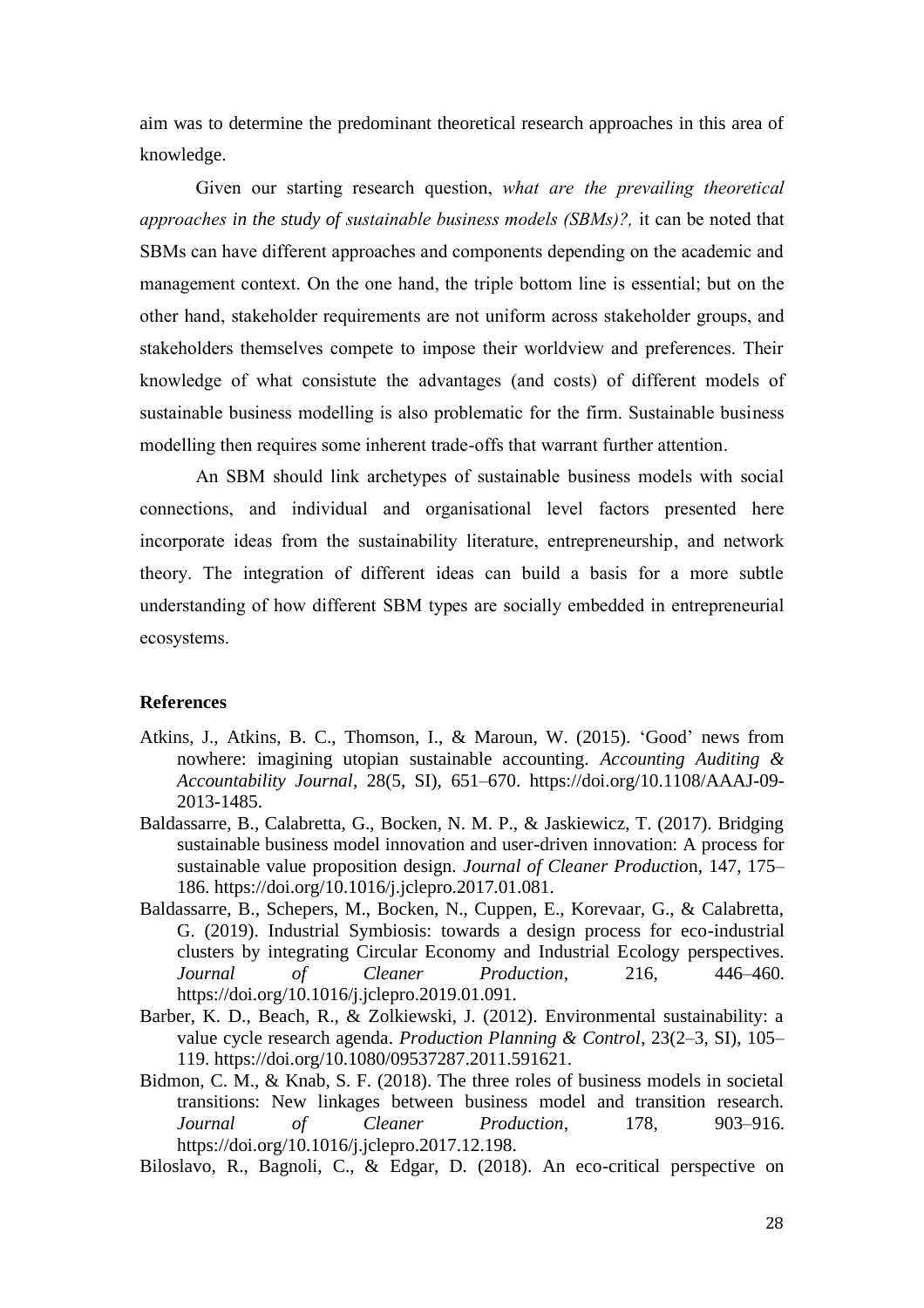business models: The value triangle as an approach to closing the sustainability gap. *Journal of Cleaner Production*, 174, 746–762. https://doi.org/10.1016/j.jclepro.2017.10.281.

- Birkin, F., Cashman, A., Koh, S. C. L., & Liu, Z. (2009). New Sustainable Business Models in China. *Business Strategy and the Environment*, 18(1), 64–77. https://doi.org/10.1002/bse.568.
- Birkin, F., Polesie, T., & Lewis, L. (2009). A New Business Model for Sustainable Development: an Exploratory Study Using the Theory of Constraints in Nordic Organizations. *Business Strategy and the Environment*, 18(5), 277–290. https://doi.org/10.1002/bse.581.
- Bocken, N. M. P. (2015). Sustainable venture capital catalyst for sustainable start-up success? *Journal of Cleaner Production*, 108(A), 647–658. https://doi.org/10.1016/j.jclepro.2015.05.079.
- Bocken, N. M. P., Rana, P., & Short, S. W. (2015). Value mapping for sustainable business thinking. *Journal of Industrial and Production Engineering*, 32(1), 67– 81. https://doi.org/10.1080/21681015.2014.1000399.
- Bocken, N. M. P., Short, S. W., Rana, P., & Evans, S. (2014). A literature and practice review to develop sustainable business model archetypes. *Journal of Cleaner Production*, 65, 42–56. https://doi.org/10.1016/j.jclepro.2013.11.039.
- Boons, F., & Luedeke-Freund, F. (2013). Business models for sustainable innovation: state-of-the-art and steps towards a research agenda. *Journal of Cleaner Production*, 45, 9–19. https://doi.org/10.1016/j.jclepro.2012.07.007.
- Boons, F., Montalvo, C., Quist, J., & Wagner, M. (2013). Sustainable innovation, business models and economic performance: an overview. *Journal of Cleaner Production*, 45, 1–8. https://doi.org/10.1016/j.jclepro.2012.08.013.
- Borgatti, S. P. (2002). NetDraw: Graph visualisation software. Harvard: MA: Analytic Technologies.
- Brehmer, M., Podoynitsyna, K., & Langerak, F. (2018). Sustainable business models as boundary-spanning systems of value transfers. *Journal of Cleaner Production*, 172, 4514–4531. https://doi.org/10.1016/j.jclepro.2017.11.083.
- Caldera, H. T. S., Desha, C., & Dawes, L. (2017). Exploring the role of lean thinking in sustainable business practice: A systematic literature review. *Journal of Cleaner Production*, 167, 1546–1565. https://doi.org/10.1016/j.jclepro.2017.05.126.
- Dentchev, N., Baumgartner, R., Dieleman, H., Johannsdottir, L., Jonker, J., Nyberg, T., … van Hoof, B. (2016). Embracing the variety of sustainable business models: social entrepreneurship, corporate intrapreneurship, creativity, innovation, and other approaches to sustainability challenges. *Journal of Cleaner Production*, 113, 1–4. https://doi.org/10.1016/j.jclepro.2015.10.130.
- Dentchev, N., Rauter, R., Johannsdottir, L., Snihur, Y., Rosano, M., Baumgartner, R., … Jonker, J. (2018). Embracing the variety of sustainable business models: A prolific field of research and a future research agenda. *Journal of Cleaner Production*, 194, 695–703. https://doi.org/10.1016/j.jclepro.2018.05.156.
- Evans, S., Vladimirova, D., Holgado, M., Van Fossen, K., Yang, M., Silva, E. A., & Barlow, C. Y. (2017). Business Model Innovation for Sustainability: Towards a Unified Perspective for Creation of Sustainable Business Models. *Business Strategy and the Environment*, 26(5), 597–608. https://doi.org/10.1002/bse.1939.
- Ferasso, M., Beliaeva, T., Kraus, S., Clauss, T., & Ribeiro-Soriano, D. (2020). Circular economy business models: The state of research and avenues ahead. *Business Strategy and the Environment*, 29(8), 3006-3024.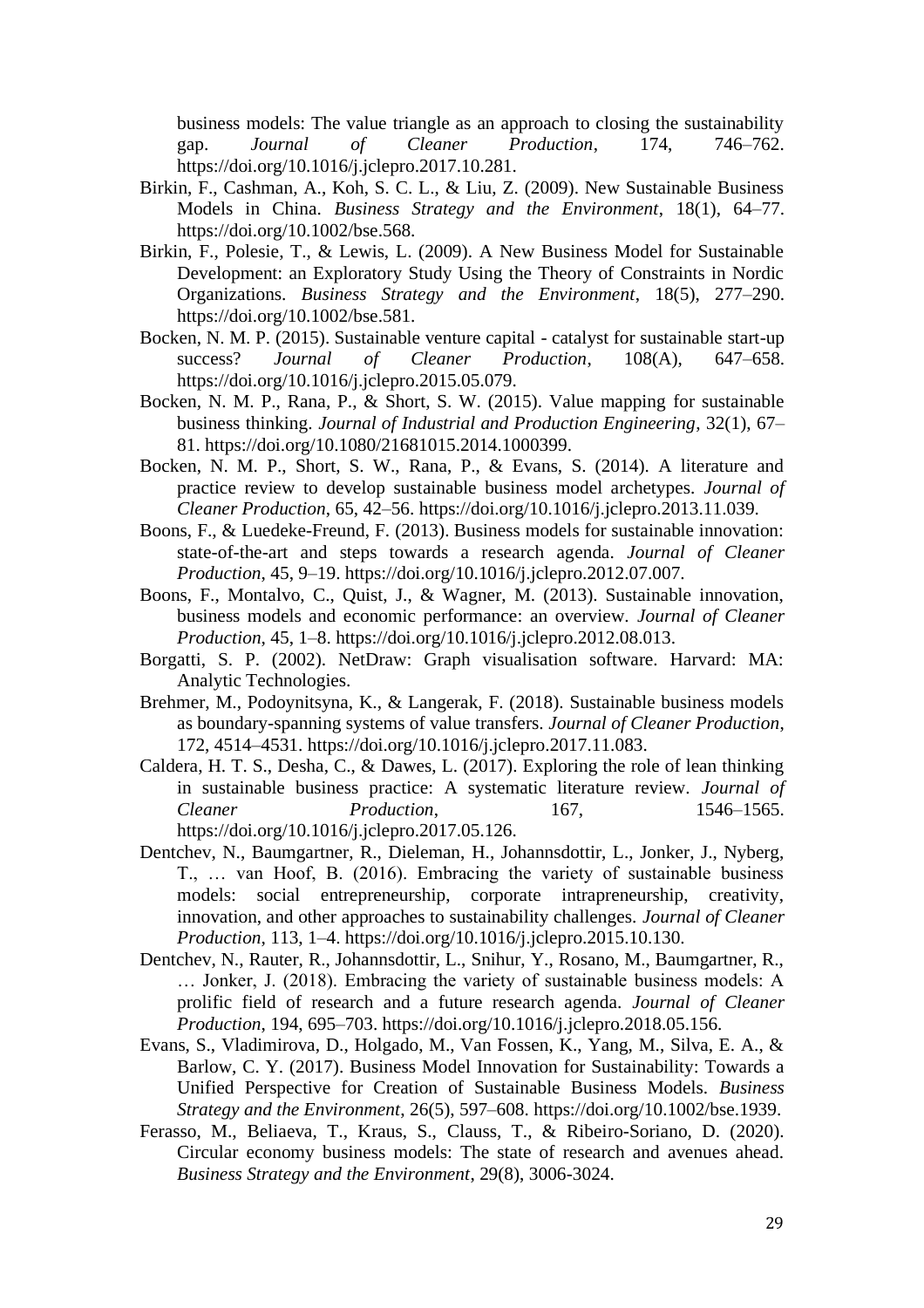- Fernandes, C.I., Veiga, P.M., Ferreira, J.J.M., and Hughes, M. (2020), "Green growth versus economic growth: Do sustainable technology transfer and innovations lead to an imperfect choice?", *Business Strategy and the Environment*, **<https://doi.org/10.1002/bse.2730>**.
- Ferreira, J. J., Fernandes, C. I., & Kraus, S. (2019). Entrepreneurship research: mapping intellectual structures and research trends. *Review of Managerial Science*, 13(1), 181-205.
- Ferreira, J., Fernandes, C. & Ratten, V. (2019). The Effects of Technology Transfers and Institutional Factors on Economic Growth: Evidence from Europe and Oceania. *The Journal of Technology Transfer*, 44, 1505–1528.
- Ferreira, J. J. M., Fernandes, C., & Veiga, P. (2020). Multilevel approaches to advancing the measurement of intellectual capital research field–What can we learn from the literature? *Journal of Intellectual Capital*, ahead-of-print(aheadof-print). doi:10.1108/jic-07-2020-0221
- Filser, M., Kraus, S., Roig-Tierno, N., Kailer, N., & Fischer, U. (2019). Entrepreneurship as catalyst for sustainable development: opening the black box. *Sustainability*, 11(16), 4503.
- Fonseca, L. M., Domingues, J. P., Pereira, M. T., Martins, F. F., & Zimon, D. (2018). Assessment of Circular Economy within Portuguese Organisations. *Sustainability*, 10(7). https://doi.org/10.3390/su10072521.
- Franca, C. L., Broman, G., Robert, K.-H., Basile, G., & Trygg, L. (2017). An approach to business model innovation and design for strategic sustainable development. *Journal of Cleaner Production*, 140(1, SI), 155–166. https://doi.org/10.1016/j.jclepro.2016.06.124.
- Franceschelli, M. V., Santoro, G., & Candelo, E. (2018). Business model innovation for sustainability: a food start-up case study. *British Food Journal,* 120(10), 2483–2494. https://doi.org/10.1108/BFJ-01-2018-0049.
- Gali, N.K., Niemand, T., Shaw, E., Hughes, M., Kraus, S., and Brem, A. (2020), "Social entrepreneurship orientation and company success: The mediating role of social performance", Technological Forecasting & Social Change, 160(November), 120230. DOI: 10.1016/j.techfore.2020.120230
- Geissdoerfer, M., Bocken, N. M. P., & Hultink, E. J. (2016). Design thinking to enhance the sustainable business modelling process - A workshop based on a value mapping process. *Journal of Cleaner Production*, 135, 1218–1232. https://doi.org/10.1016/j.jclepro.2016.07.020.
- Geissdoerfer, M., Morioka, S. N., de Carvalho, M. M., & Evans, S. (2018a). Business models and supply chains for the circular economy. *Journal of Cleaner Production*, 190, 712–721. https://doi.org/10.1016/j.jclepro.2018.04.159.
- Geissdoerfer, M., Vladimirova, D., & Evans, S. (2018b). Sustainable business model innovation: A review. *Journal of Cleaner Production,* 198, 401–416. https://doi.org/10.1016/j.jclepro.2018.06.240.
- Goni, F.A., Chofreh, A.G., Mukhtar, M., Sahran, S., Shukor, S.A., Klemes, J.J. (2017). Strategic alignment between sustainability and information systems: a case analysis in Malaysian public Higher Education Institutions. *Journal of Cleaner Production*, 168, 263-270.
- Hannon, M. J., Foxon, T. J., & Gale, W. F. (2015). 'Demand pull' government policies to support Product-Service System activity: the case of Energy Service Companies (ESCos) in the UK. *Journal of Cleaner Production*, 108(A), 900– 915. https://doi.org/10.1016/j.jclepro.2015.05.082.
- Heyes, G., Sharmina, M., Mendoza, J. M. F., Gallego-Schmid, A., & Azapagic, A.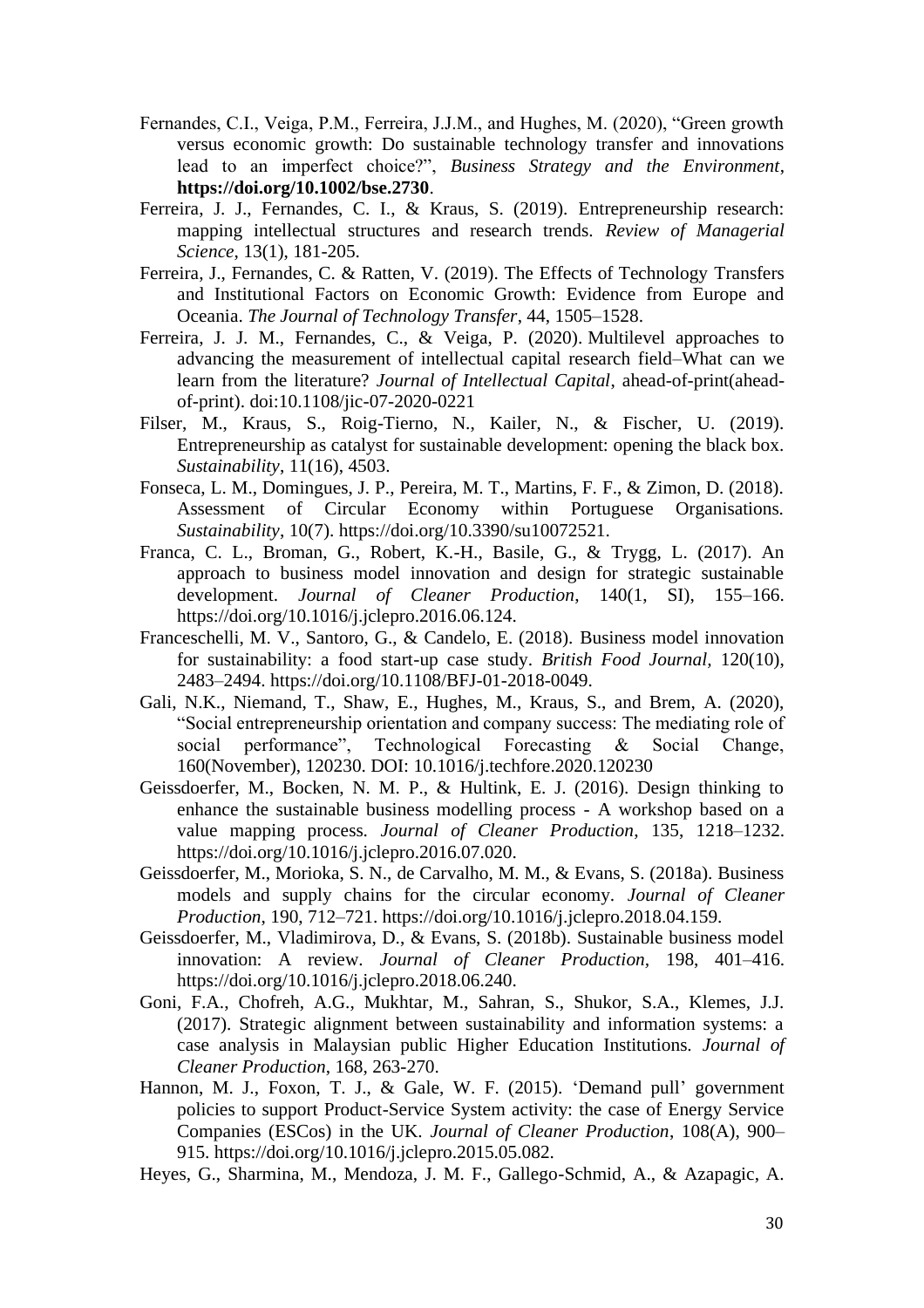(2018). Developing and implementing circular economy business models in service-oriented technology companies. *Journal of Cleaner Production*, 177, 621–632. https://doi.org/10.1016/j.jclepro.2017.12.168.

- Hogevold, N. M., Svensson, G., Wagner, B., Petzer, D. J., Klopper, H. B., Varela, J. C. S., … Ferro, C. (2014). Sustainable business models Corporate reasons, economic effects, social boundaries, environmental actions and organisational challenges in sustainable business practices. *Baltic Journal of Management,* 9(3), 357–380. https://doi.org/10.1108/BJM-09-2013-0147.
- Joyce, A., & Paquin, R. L. (2016). The triple layered business model canvas: A tool to design more sustainable business models. *Journal of Cleaner Production*, 135, 1474–1486. https://doi.org/10.1016/j.jclepro.2016.06.067.
- Junnila, S. (2008). Life cycle management of energy-consuming products in companies using IO-LCA. *International Journal of Life Cycle Assessment*, 13(5), 432–439. https://doi.org/10.1007/s11367-008-0015-y.
- Kraus, S., Breier, M., & Dasí-Rodríguez, S. (2020). The art of crafting a systematic literature review in entrepreneurship research. *International Entrepreneurship and Management Journal*, 16(3), 1023-1042.
- Kraus, S., Burtscher, J., Vallaster, C., & Angerer, M. (2018). Sustainable entrepreneurship orientation: A reflection on status-quo research on factors facilitating responsible managerial practices. *Sustainability*, 10(2), 444.
- Kurucz, E. C., Colbert, B. A., Luedeke-Freund, F., Upward, A., & Willard, B. (2017). Relational leadership for strategic sustainability: practices and capabilities to advance the design and assessment of sustainable business models. *Journal of Cleaner Production*, 140(1, SI), 189–204. https://doi.org/10.1016/j.jclepro.2016.03.087.
- Lahti, T., Wincent, J., & Parida, V. (2018). A Definition and Theoretical Review of the Circular Economy, Value Creation, and Sustainable Business Models: Where Are We Now and Where Should Research Move in the Future? *Sustainability*, 10(8). https://doi.org/10.3390/su10082799.
- Leipold, S., & Petit-Boix, A. (2018). The circular economy and the bio-based sector Perspectives of European and German stakeholders. *Journal of Cleaner Production*, 201, 1125–1137. https://doi.org/10.1016/j.jclepro.2018.08.019.
- Lewandowski, M. (2016). Designing the Business Models for Circular Economy-Towards the Conceptual Framework. *Sustainability*, 8(1). https://doi.org/10.3390/su8010043.
- Lüdeke-Freund, F. (2009). Business Model Concepts in Corporate Sustainability Contexts. From Rhetoric to a Generic Template for 'Business Models for Sustainability", Center for Sustainability Management (CSM), Lüneburg: Leuphana Universität, Lüneburg.
- Lüdeke-Freund, F. (2010). Towards a conceptual framework of business models for sustainability, Knowledge Collaboration & Learning for Sustainable Innovation ERSCP-EMSU conference, Delft, The Netherland, October 25–29, pp.1–28.
- Luedeke-Freund, F., Carroux, S., Joyce, A., Massa, L., & Breuer, H. (2018). The sustainable business model pattern taxonomy-45 patterns to support sustainability-oriented business model innovation. *Sustainable Production and Consumption*, 15, 145–162. https://doi.org/10.1016/j.spc.2018.06.004.
- Luedeke-Freund, F., & Dembek, K. (2017). Sustainable business model research and practice: Emerging field or passing fancy? *Journal of Cleaner Production*, 168, 1668–1678. https://doi.org/10.1016/j.jclepro.2017.08.093.
- Mas-Tur, A., Kraus, S., Brandtner, M., Ewert, R., & Kürsten, W. (2020). Advances in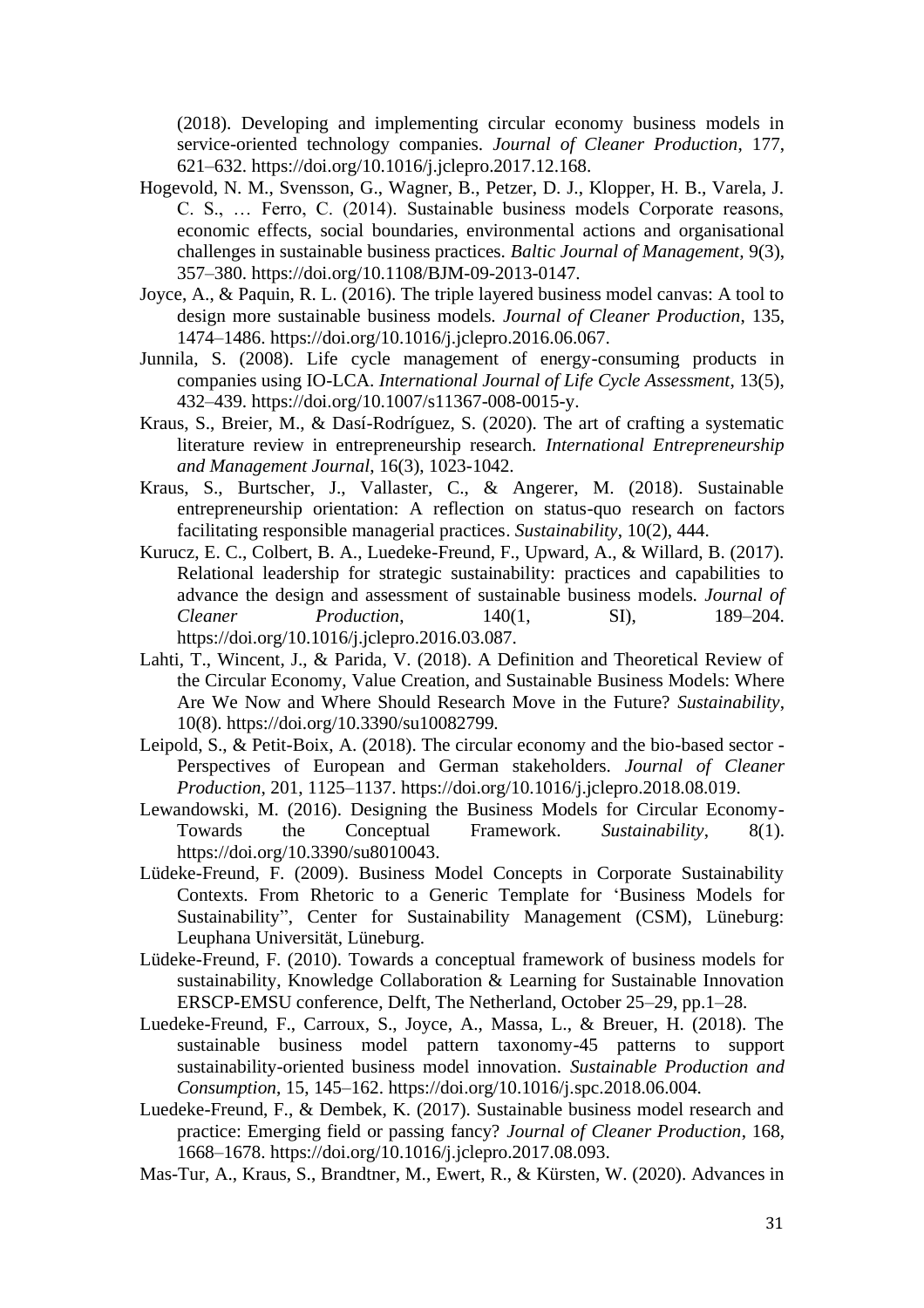management research: a bibliometric overview of the Review of Managerial Science. *Review of Managerial Science*, 14(5), 933-958.

- Matos, S., & Silvestre, B. S. (2013). Managing stakeholder relations when developing sustainable business models: the case of the Brazilian energy sector. *Journal of Cleaner Production*, 45, 61–73. https://doi.org/10.1016/j.jclepro.2012.04.023.
- Morioka, S. N., Bolis, I., Evans, S., & Carvalho, M. M. (2017). Transforming sustainability challenges into competitive advantage: Multiple case studies kaleidoscope converging into sustainable business models. *Journal of Cleaner Production,* 167, 723–738. https://doi.org/10.1016/j.jclepro.2017.08.118.
- Murray, A., Skene, K., & Haynes, K. (2017). The Circular Economy: An Interdisciplinary Exploration of the Concept and Application in a Global Context. *Journal of Business Ethics*, 140(3), 369–380. https://doi.org/10.1007/s10551-015-2693-2.
- Neumeyer, X., & Santos, S. C. (2018). Sustainable business models, venture typologies, and entrepreneurial ecosystems: A social network perspective. *Journal of Cleaner Production*, 172, 4565–4579. https://doi.org/10.1016/j.jclepro.2017.08.216.
- Nosratabadi, S., Mosavi, A., Shamshirband, S., Zavadskas, E. K., Rakotonirainy, A., & Chau, K. W. (2019). Sustainable Business Models: A Review. *Sustainability*, 11(6). https://doi.org/10.3390/su11061663.
- Pal, R., & Gander, J. (2018). Modelling environmental value: An examination of sustainable business models within the fashion industry. *Journal of Cleaner Production*, 184, 251–263. https://doi.org/10.1016/j.jclepro.2018.02.001.
- [Paul,](https://www.emeraldinsight.com/author/Paul%2C+Justin) J. & [Rosado-Serrano,](https://www.emeraldinsight.com/author/Rosado-Serrano%2C+Alexander) A. (2019). Gradual Internationalization vs Born-Global/International new venture models: A review and research
- Powell, T.H. and Hughes, M. (2016), "Exploring Value as the Foundation of Value Proposition Design", *Journal of Business Models*, 4(1), 29- 44.agenda. *International Marketing Review*, 36(6), 830-858.
- Piscicelli, L., Ludden, G. D. S., & Cooper, T. (2018). What makes a sustainable business model successful? An empirical comparison of two peer-to-peer goodssharing platforms. *Journal of Cleaner Production*, *172*, 4580–4591. https://doi.org/10.1016/j.jclepro.2017.08.170.
- Rahman, M., Aziz, S., and Hughes, M. (2020), "The product-market performance benefits of environmental policy: Why customer awareness and firm innovativeness matter", Business Strategy and the Environment, 29(5), 2001- 2018. DOI: 10.1002/bse.2484
- Raposo, M. Fernandes, C & Veiga, P. (2020). National systems of entrepreneurship: goals of sustainability. J*ournal of Entrepreneurship and Public Policy*, 9 (4), 345-364. [https://doi.org/10.1108/JEPP-04-2020-0018.](https://doi.org/10.1108/JEPP-04-2020-0018)
- Ritala, P., Huotari, P., Bocken, N., Albareda, L., & Puurnalainen, K. (2018). Sustainable business model adoption among S&P 500 firms: A longitudinal content analysis study. *Journal of Cleaner Production*, *170*, 216–226. https://doi.org/10.1016/j.jclepro.2017.09.159.
- Rudnicka, A. (2016). Understanding sustainable business models. J*ournal of Positive Management*. 7(4), 52-60.
- Scheepens, A. E., Vogtlander, J. G., & Brezet, J. C. (2016). Two life cycle assessment (LCA) based methods to analyse and design complex (regional) circular economy systems. Case: making water tourism more sustainable. *Journal of Cleaner Production*, *114*, 257–268. https://doi.org/10.1016/j.jclepro.2015.05.075.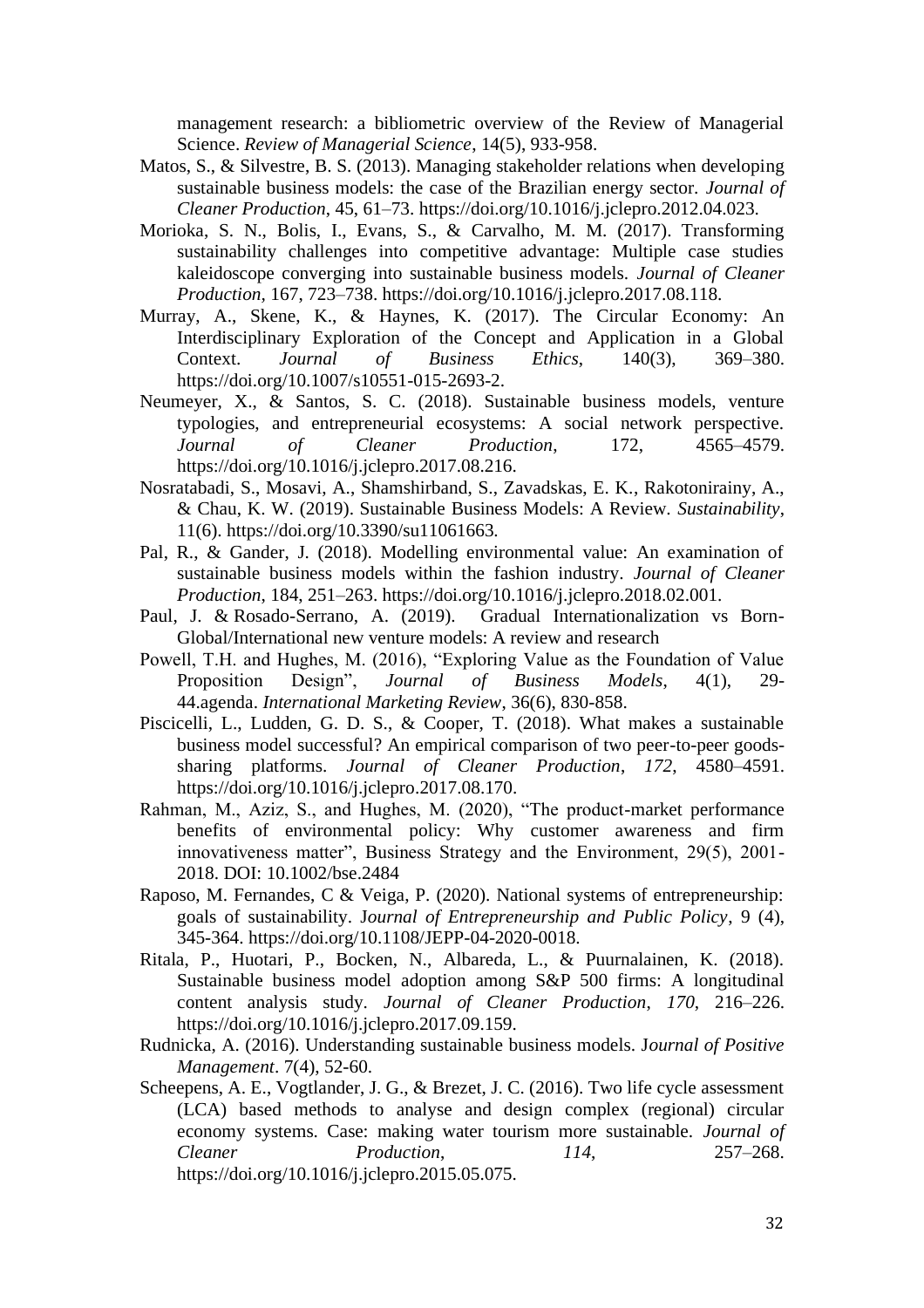- Schneider, A. (2015). Reflexivity in Sustainability Accounting and Management: Transcending the Economic Focus of Corporate Sustainability. *Journal of Business Ethics*, *127*(3), 525–536. https://doi.org/10.1007/s10551-014-2058-2.
- Senge, P. M., & Carstedt, G. (2001). Innovating our way to the next industrial revolution. *MIT Sloan Management Review*, *42*(2), 24+.
- Short, S. W., Bocken, N. M. P., Barlow, C. Y., & Chertow, M. R. (2014). From Refining Sugar to Growing Tomatoes Industrial Ecology and Business Model Evolution. *Journal of Industrial Ecology*, *18*(5), 603–618. https://doi.org/10.1111/jiec.12171.
- Stal, H. I., & Corvellec, H. (2018). A decoupling perspective on circular business model implementation: Illustrations from Swedish apparel. *Journal of Cleaner Production*, *171*, 630–643. https://doi.org/10.1016/j.jclepro.2017.09.249.
- Strandhagen, J. O., Vallandingham, L. R., Fragapane, G., Strandhagen, J. W., Stangeland, A. B. H., & Sharma, N. (2017). Logistics 4.0 and emerging sustainable business models. *Advances in Manufacturing*, *5*(4, SI), 359–369. https://doi.org/10.1007/s40436-017-0198-1.
- Stubbs, W. (2017). Sustainable Entrepreneurship and B Corps. *Business Strategy and The Environment*, *26*(3), 331–344. https://doi.org/10.1002/bse.1920.
- Stubbs, W., & Cocklin, C. (2008). Conceptualising a 'sustainability business model'. *Organization & Environment*, *21*(2), 103–127. https://doi.org/10.1177/1086026608318042.
- Svensson, G., & Wagner, B. (2015). Implementing and managing economic, social and environmental efforts of business sustainability Propositions for measurement and structural models. *Management of Environmental Quality*, *26*(2), 195–213. https://doi.org/10.1108/MEQ-09-2013-0099.
- Todeschini, B. V., Cortimiglia, M. N., Callegaro-de-Menezes, D., & Ghezzi, A. (2017). Innovative and sustainable business models in the fashion industry: Entrepreneurial drivers, opportunities, and challenges. *Business Horizons*, *60*(6, SI), 759–770. https://doi.org/10.1016/j.bushor.2017.07.003.
- Torielli, R. M., Abrahams, R. A., Smillie, R. W., & Voigt, R. C. (2011). Using lean methodologies for economically and environmentally sustainable foundries. *China Foundry*, *8*(1), 74–88.
- Tran, Y., Zahra, S., and Hughes, M. (2019), "A Process Model of the Maturation of a New Dynamic Capability", Industrial Marketing Management, 83, 115-127.
- Tseng, M.-L., Chiu, (Anthony) Shun Fung, Tan, R. R., & Siriban-Manalang, A. B. (2013). Sustainable consumption and production for Asia: sustainability through green design and practice. *Journal of Cleaner Production*, *40*, 1–5. https://doi.org/10.1016/j.jclepro.2012.07.015.
- Upward, A., & Jones, P. (2016). An Ontology for Strongly Sustainable Business Models: Defining an Enterprise Framework Compatible With Natural and Social Science. *Organization & Environment*, *29*(1, SI), 97–123. https://doi.org/10.1177/1086026615592933.
- Weissbrod, I., & Bocken, N. M. P. (2017). Developing sustainable business experimentation capability - A case study. *Journal of Cleaner Production*, *142*(4), 2663–2676. https://doi.org/10.1016/j.jclepro.2016.11.009.
- White, H. D., & McCain, K. W. (1998). Visualising a discipline: An author cocitation analysis of information science, 1972–1995. *Journal of the American Society for Information Science*, *49*(4), 327–355.
- Witjes, S., & Lozano, R. (2016). Towards a more Circular Economy: Proposing a framework linking sustainable public procurement and sustainable business